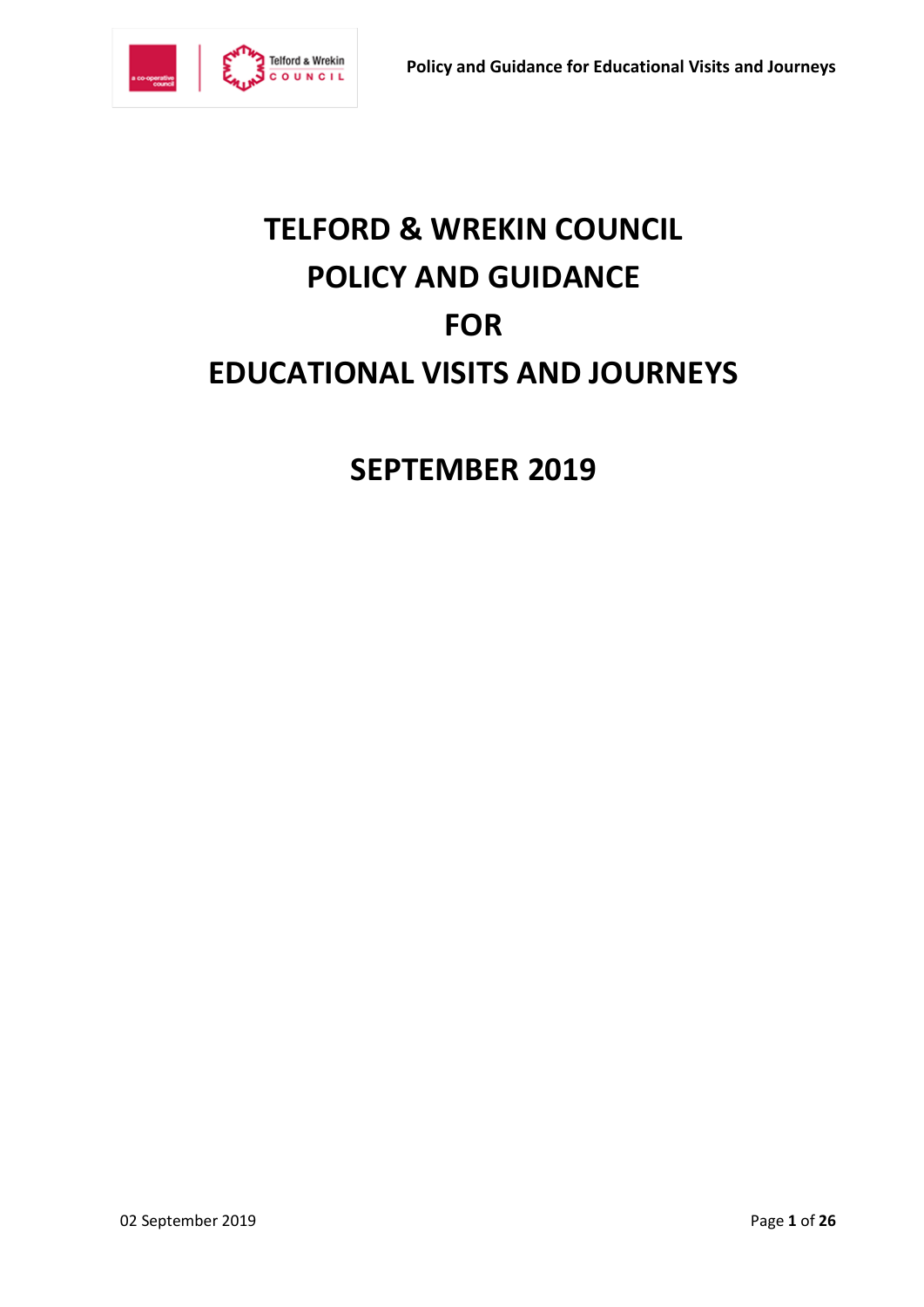

| <b>Contents</b>                                         |                                                                      |                |  |  |
|---------------------------------------------------------|----------------------------------------------------------------------|----------------|--|--|
| <b>Section</b>                                          |                                                                      |                |  |  |
| <b>Foreword: Heather Loveridge</b>                      |                                                                      |                |  |  |
| Document Status. Relevant documents and audience        |                                                                      |                |  |  |
| <b>TWC Policy for Educational Visits and Journeys</b>   |                                                                      |                |  |  |
| <b>TWC Guidance for Educational Visits and Journeys</b> |                                                                      |                |  |  |
| $\mathbf{1}$                                            | <b>Introduction</b>                                                  | $\overline{7}$ |  |  |
| $\overline{2}$                                          | TWC adoption of Outdoor Education Advisors Panel National            | 7              |  |  |
|                                                         | <b>Guidance</b>                                                      |                |  |  |
| $\mathbf{3}$                                            | <b>Clarification of roles</b>                                        | 8              |  |  |
| 4                                                       | <b>Procedural requirements</b>                                       | 9              |  |  |
| 5                                                       | <b>Monitoring</b>                                                    | 13             |  |  |
| 6                                                       | Induction, training, apprenticeship and succession planning          | 13             |  |  |
| $\overline{7}$                                          | Risk management and risk-benefit assessment                          | 15             |  |  |
| 8                                                       | <b>Assessing venues and provider</b>                                 | 16             |  |  |
| 9                                                       | <b>Volunteers</b>                                                    | 17             |  |  |
| 10                                                      | <b>Emergency procedures and incident reporting</b>                   | 18             |  |  |
| 11                                                      | <b>Behaviour</b>                                                     | 19             |  |  |
| 12                                                      | <b>Inclusion</b>                                                     | 20             |  |  |
| 13                                                      | <b>Insurance</b>                                                     | 20             |  |  |
| 14                                                      | <b>Finance</b>                                                       | 23             |  |  |
| 15                                                      | Key staff contact details                                            | 24             |  |  |
| 16                                                      | <b>Forms</b>                                                         | 26             |  |  |
|                                                         | A: Application for approval and notification of an Educational Visit |                |  |  |
|                                                         | <b>B: Visit Leader Planning checklist</b>                            |                |  |  |
|                                                         | <b>C: Risk-Benefit Assessment</b>                                    |                |  |  |
|                                                         | <b>D: External Provider Declaration</b>                              |                |  |  |
|                                                         | <b>E: Parental Consent</b>                                           |                |  |  |
|                                                         | <b>F: Emergency Contact Information</b>                              |                |  |  |
|                                                         | <b>G: Pastoral Support Agreement</b>                                 |                |  |  |
|                                                         | H: Evaluation of Visit                                               |                |  |  |
|                                                         | <b>E</b> Visits                                                      |                |  |  |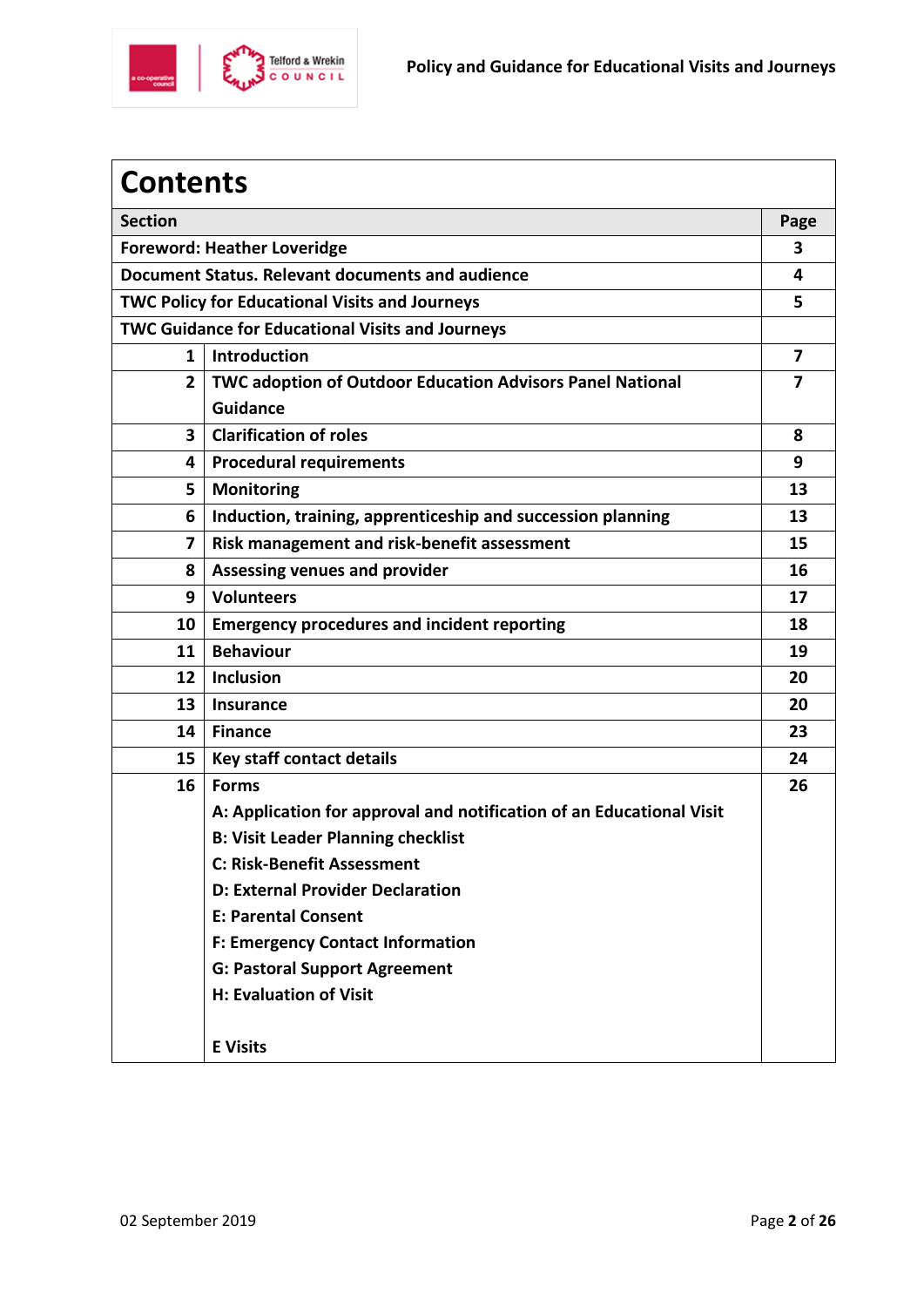

# **Foreword**

The learning experience for young people in schools and settings should be so much more than simply lessons in classrooms. We aim to support all of the children in Telford and Wrekin to develop into adults who are not only vital members of their community but also appreciate a wider understanding of the society and environment they live in.

Learning outside of the classroom offers unique opportunities to enrich learning, enhance personal and social development, gain greater awareness of different environments and adopt healthy lifestyles.

Learning outside of the classroom can contribute not only to the development of the young people, but also to the expectations of the school from Ofsted. The Ofsted Education Inspection framework (May 2019) describes, in the Quality of Education judgement for Curriculum Intent that inspectors will evaluate the extent to which:

• *leaders take on or construct a curriculum that is ambitious and designed to give all learners, particularly the most disadvantaged and those with special educational needs and/or disabilities (SEND) or high needs, the knowledge and cultural capital they need to succeed in life* 

Also for Personal Development. Inspectors will evaluate the extent to which:

- *the curriculum extends beyond the academic, technical or vocational. It provides for learners' broader development, enabling them to develop and discover their interests and talents*
- *the curriculum and the provider's wider work support learners to develop their character – including their resilience, confidence and independence – and help them know how to keep physically and mentally healthy*

I therefore welcome this policy and guidance which should support staff to organise valuable learning experiences beyond school whilst at the same time ensuring that the young people, and those caring for them, are safe and that their wellbeing is protected.

**Heather Loveridge Director of Education and Corporate Parenting Telford and Wrekin Council**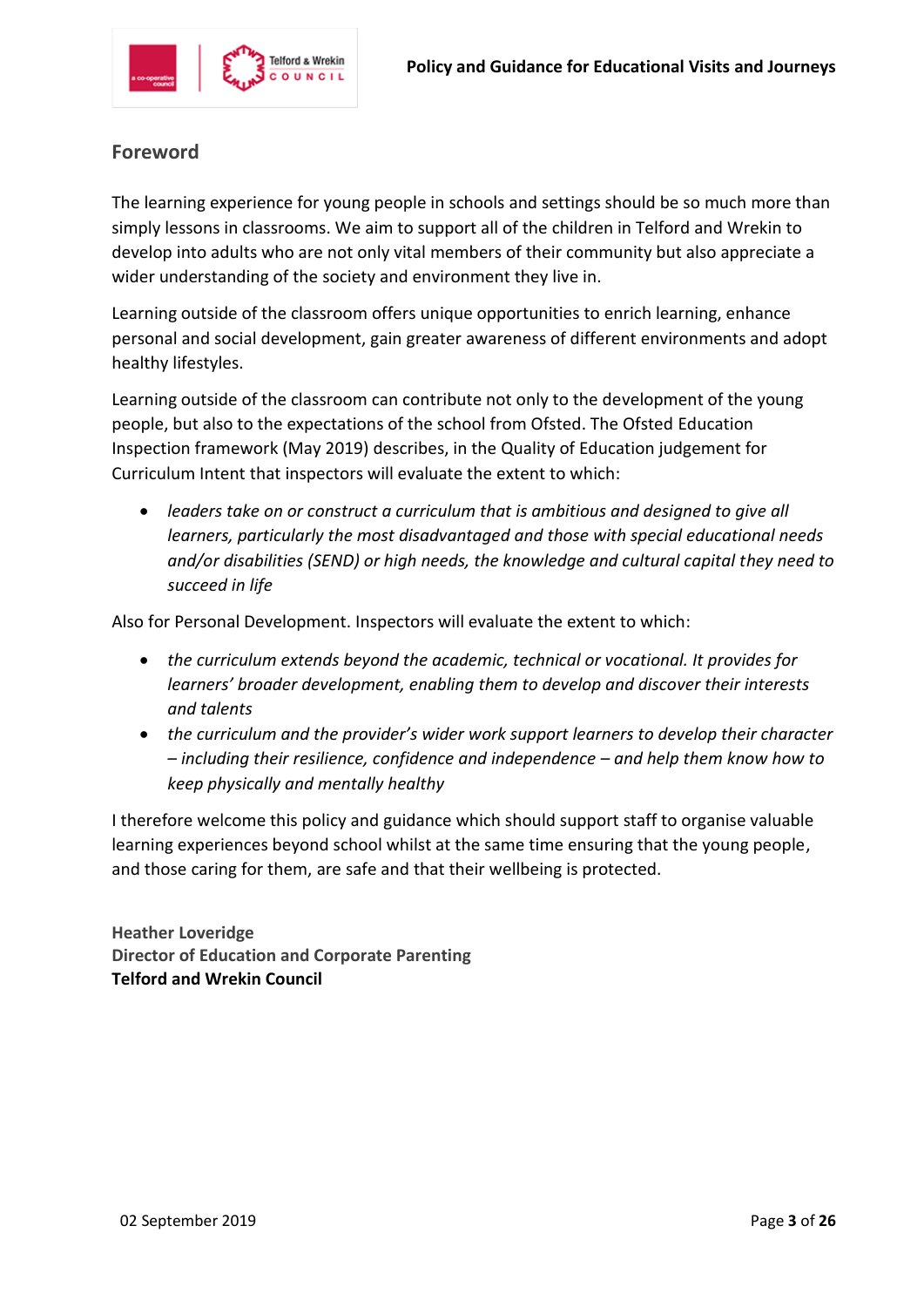

| <b>DOCUMENT STATUS:</b> | Telford and Wrekin Council Policy.                                                                        |  |  |  |
|-------------------------|-----------------------------------------------------------------------------------------------------------|--|--|--|
|                         | <b>Telford and Wrekin Council Guidance</b>                                                                |  |  |  |
| <b>EFFECTIVE FROM:</b>  | First published September 2019                                                                            |  |  |  |
| <b>NEXT REVIEW:</b>     | August 2020                                                                                               |  |  |  |
|                         | The Department for Education (DfE) Guidance Health & Safety on<br><b>Educational Visits November 2018</b> |  |  |  |
|                         | https://www.gov.uk/government/publications/health-and-safety-                                             |  |  |  |
|                         | on-educational-visits/health-and-safety-on-educational-visits                                             |  |  |  |
| <b>RELATED</b>          | Outdoor Education Advisers Panel - National Guidance for the                                              |  |  |  |
| <b>DOCUMENTS:</b>       | Management of Outdoor Learning, Off-site Visits and Learning                                              |  |  |  |
|                         | Outside the Classroom (Reviewed and updated on regular basis)                                             |  |  |  |
|                         | https://oeapng.info/                                                                                      |  |  |  |
|                         | TWC Guidance - School Emergency Plan                                                                      |  |  |  |
|                         | DfE Guidance 1998 - Health and Safety of Pupils on Educational                                            |  |  |  |
| <b>SUPERSEDED</b>       | Visits (HASPEV) and Part 1, 2, & 3 supplements                                                            |  |  |  |
| <b>DOCUMENTS:</b>       | DfE Guidance 2001 - Health and Safety: Responsibility and Powers                                          |  |  |  |
|                         | TWC Employers Guidance for Educational Visits and School                                                  |  |  |  |
|                         | Journeys - September 2016                                                                                 |  |  |  |
|                         | Head Teachers, Principals and Managers of Schools; all other                                              |  |  |  |
|                         | educational settings; other private, voluntary or independent                                             |  |  |  |
|                         | establishments and those that are commissioned by TWC                                                     |  |  |  |
|                         | Educational Visit Co-ordinators (EVCs)                                                                    |  |  |  |
|                         | Visit Leaders / Assistant Leaders                                                                         |  |  |  |
| <b>AUDIENCE:</b>        | Governing bodies                                                                                          |  |  |  |
|                         | Local Authority Officers - Telford and Wrekin Council:                                                    |  |  |  |
|                         | Directorate for Education and Corporate Parenting                                                         |  |  |  |
|                         | TWC Internal Health and Safety service                                                                    |  |  |  |
|                         | Legal and Insurance Services                                                                              |  |  |  |
|                         | <b>Public Health and Civil Resilience Services</b>                                                        |  |  |  |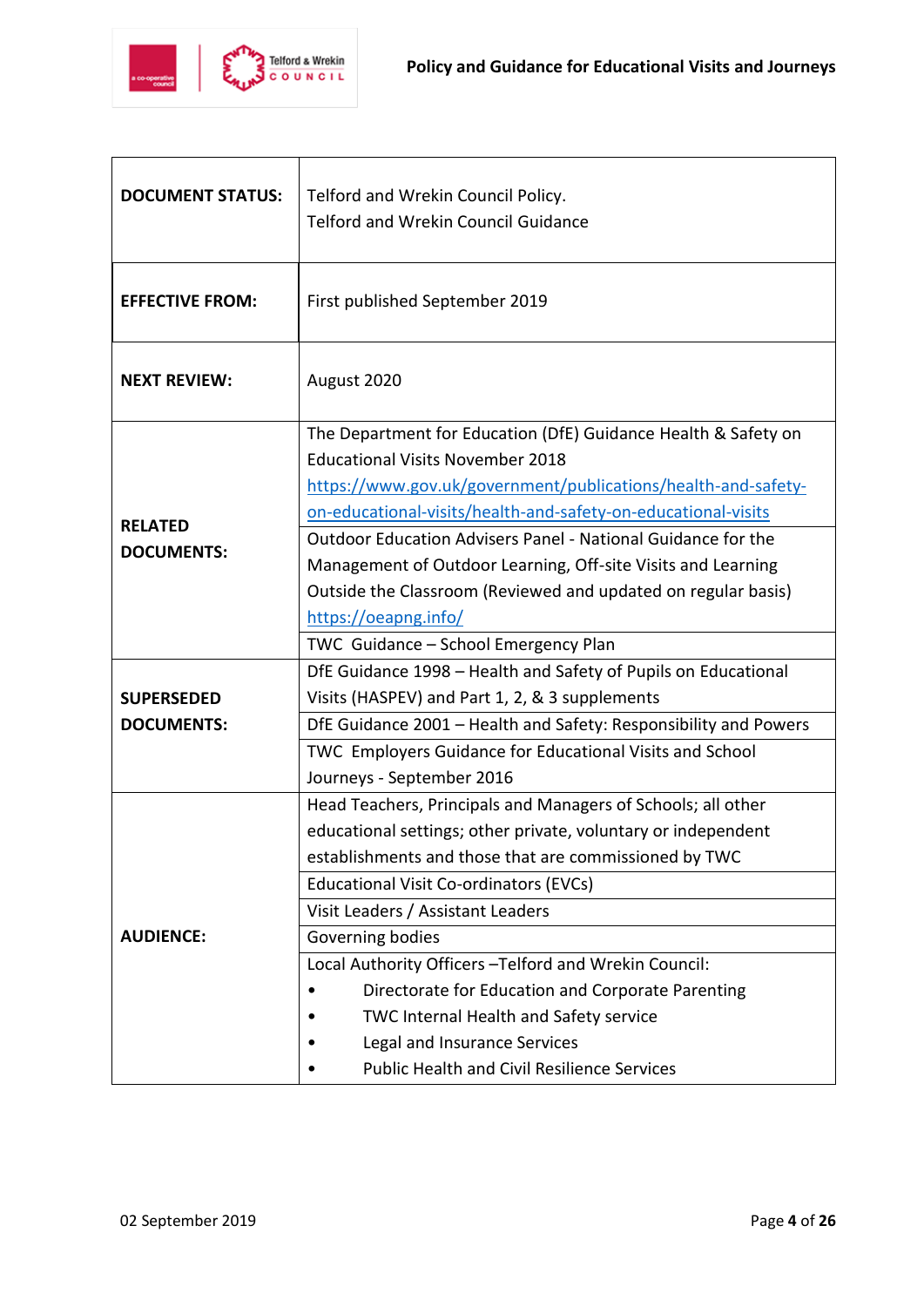

# **TWC Policy for Educational Visits and Journeys**

This policy is essential for all those who have responsibility for the approval, planning and/or execution of any educational visit.

All visits must be planned and organised in accordance with this document. The status of this document is mandatory for all Telford & Wrekin community and voluntary controlled schools. Schools / Establishments, school staff and course providers have a duty of care to their children and young people, any accompanying adults, each other and themselves to ensure that they are kept safe and well and, that, in the event of any incident, they are able to respond appropriately in order to minimise the risk of harm.

Any Telford and Wrekin foundation or voluntary aided schools choosing not to follow the Telford & Wrekin Policy and Guidance must (as employers) have other guidelines in place for educational visits and journeys, which the Local Authority (LA) will expect to be at least as comprehensive as its own guidelines.

#### **Telford and Wrekin Council is responsible for:**

- 1. An Outdoor Education Advisor accredited by the Outdoor Education Advisors' Panel
- 2. Telford and Wrekin Local Authority Policy and Guidance for Educational Visits and Journeys which is compliant with Department of Education's guidance 'Health and Safety on Educational Visits' (November 2018) and adopts the Outdoor Education Advisor Panel's National Guidance.
- 3. Forms 16A to 16H and the E-Visits software system with associated training and support.
- 4. Initial and revalidation training for Educational Visits Coordinators (compulsory role for all schools)
- 5. Termly network meetings for Educational Visits Coordinators (Minimum attendance of 1 meeting per school year will count as revalidation instead of repeating the EVC training if preferred).
- 6. Email and telephone support with response time within 5 working days.
- 7. Monitoring of visits.
- 8. Approval of more complex Category 2b Educational Visits; outdoor adventurous activities both on/off site, residential visits, visits overseas and their associated journeys.
- 9. Webpage for guidance, events and resource: [www.twccommercial.co.uk/educationalvisits](http://www.twccommercial.co.uk/educationalvisits)
- 10. Outdoor Learning and Leadership and Professional Development programme (fees will vary).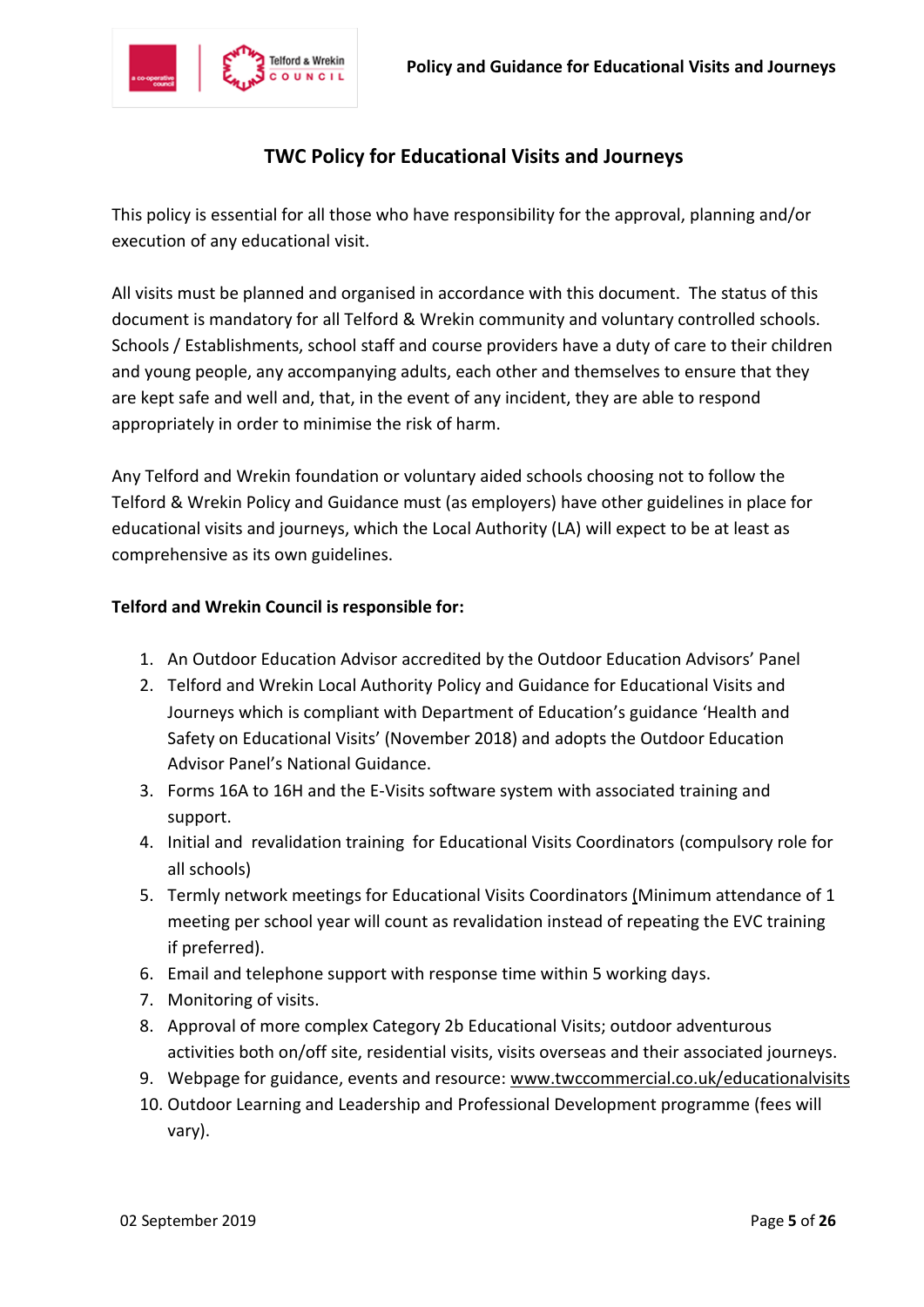

#### **Schools/ Establishments are responsible for following this policy and guidance and:**

- 1. Ensuring the School holds a current Educational Visits and Journeys SLA.
- 2. Appointing an Educational Visits Coordinator (EVC) and makes sure they have the training they need. The Head Teacher has this duty if there is no coordinator. The EVC works with the TWC Outdoor Education Adviser to help their colleagues in schools to assess and manage risks.
- 3. The EVC should:
	- o be an experienced visits leader
	- $\circ$  have the status to be able to guide the working practices of other staff
	- $\circ$  be confident in assessing the ability of other staff to lead visits
	- o be confident in assessing outside activity providers
	- $\circ$  be able to advise Head Teachers and Governors when they're approving trips
	- $\circ$  have access to training, advice and guidance
- 4. Schools/establishments must have an emergency response plan that covers what to do if there is an incident during an Educational Visit or adventurous activity on site. This must be part of the School/Establishment Emergency Plan. This plan must include communications plan that covers how routine communications should be handled, including regular check-ins and calls to reassure people. Visit Leaders must be familiar and confident with these plans.
- 5. Schools/establishments using an external organisation or provider are responsible for checking they have the appropriate safety standards and liability insurance. There should be an agreement that makes it clear what everyone is responsible for, which is especially important if the organisation or provider is taking over supervision of the young people. The school/establishment is responsible for making sure required dietary, allergen, medical and behavioural information for both staff and young people are communicated as appropriate.
- 6. School/establishments are responsible for evaluating all visits once they have concluded from the planning through to the visit itself. Schools/establishments are required to keep a record of any incidents, accidents and near misses. This will help with evaluation of the value of the visit and to learn from any incidents which took place and inform the management of future visits.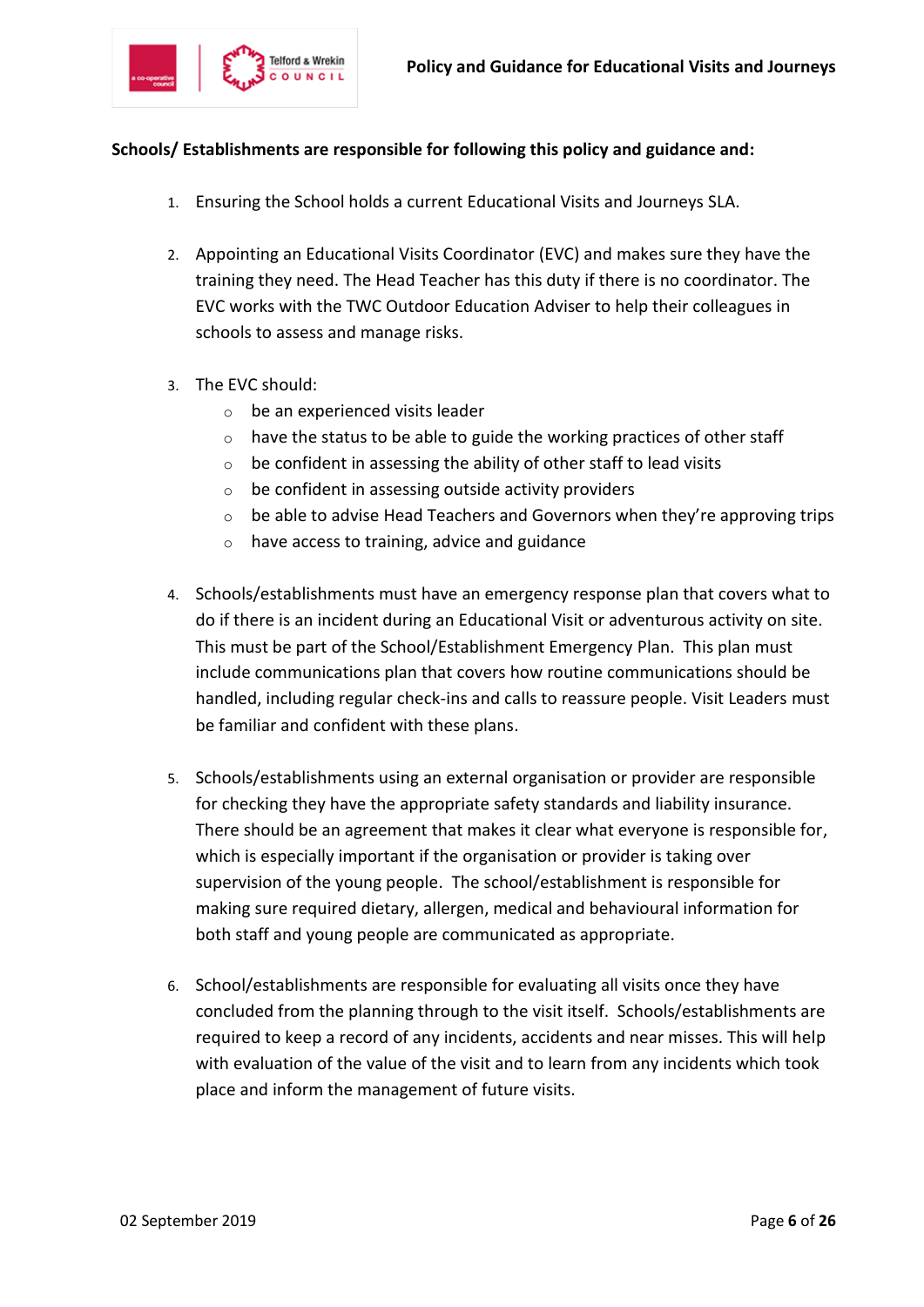

# **TWC Guidance for Educational Visits and Journeys**

## 1. **Introduction**

1.1 This guidance is essential for all those who have responsibility for the approval, planning and/or execution of any educational visit. All visits must be planned and organised in accordance with this document. The status of this document is mandatory for all Telford & Wrekin community and voluntary controlled schools. Any foundation or voluntary aided schools choosing not to follow the Telford & Wrekin Guidance must (as employers) have other guidelines in place for educational visits and journeys, which the LA will expect to be at least as comprehensive as its own guidelines.

1.2 Schools/establishments, school staff and course providers have a duty of care to their children and young people, any accompanying adults, each other and themselves to ensure that they are kept safe and well and, that, in the event of any incident, they are able to respond appropriately in order to minimise the risk of harm.

1.3 This guidance sets out Telford and Wrekin Council's (TWC) expectations of how Educational Visits and Outdoor Learning and any associated journeys will be managed by its Employees and those that have adopted their Employer Guidance. To ensure that Visits and Outdoor Learning are properly planned, managed and run by competent staff and to maximise the many benefits, T&WC has adopted Outdoor Education Adviser's Panel (the OEAP) National Guidance.

# **2 TWC adoption of Outdoor Education Advisors Panel National Guidance**



2.1 Telford and Wrekin Council has adopted the OEAP National Guidance. This will ensure that this Guidance for Educational Visits and Journeys reflects nationally recognised standards. To ensure that the most up to date National Guidance is accessed, please ensure you do so via the OEAP website: <http://oeapng.info/>

2.2 This Policy/Guidance document can be accessed through the Telford and Wrekin Council Educational Visits Service Level Agreement which can be accessed by emailing [Ed.visits@telford.gov.uk.](mailto:Ed.visits@telford.gov.uk) All associated guidance, training information, events and resources are found on the webpage: <http://www.twccommercial.co.uk/educationalvisits> and also within the documents section of your establishments EVisits site.

2.3 OEAP National Guidance is written and kept up to date by leading and informed professionals and replaces the previous TWC / Shropshire Guidelines. This Guidance contains specific additional detail and clarification that has developed through input from the TWC Health and Safety Team, Head Teachers, Educational Visit Coordinators (EVCs) and the Outdoor Education Service.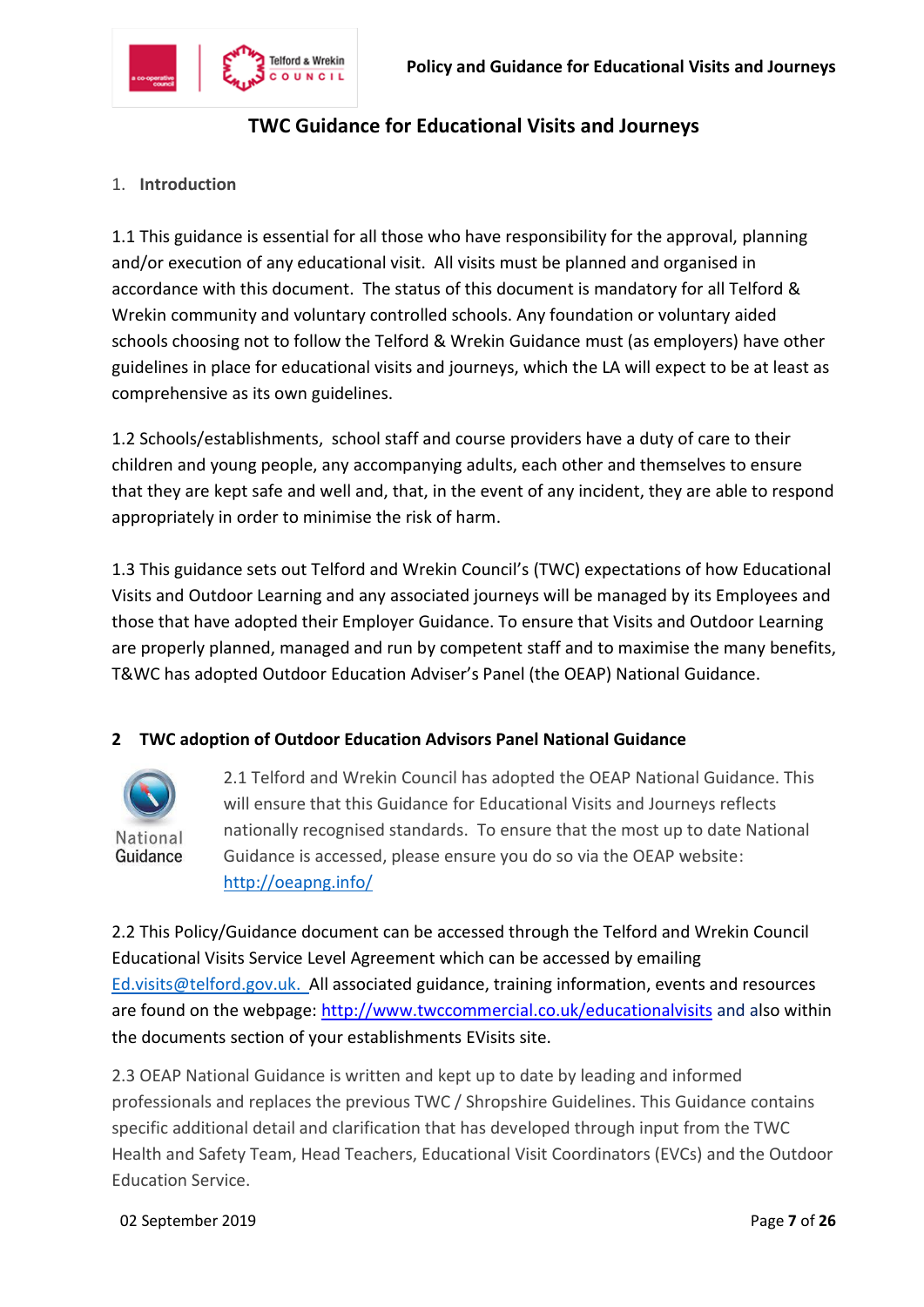

2.4 In the event of any apparent conflict between TWC Guidance, your school/establishment's policy or National Guidance, then TWC Guidance must be followed and clarification sought from the Educational Visits Co-ordinator, Outdoor Education Advisor or management.

2.5 Throughout this document, reference is made to individual OEAP guidance documents; these are the key documents but further information may exist. TWC recommend the use the OEAP website and its search function, and that the most current version of a document is always used.

# **3. Clarification of Roles**

3.1 All visits and Outdoor Learning activities will follow the hierarchy below and this is used in both the paper based and E Visits systems:

- **Visit Leader (VL)** Initiates, plans and runs the visit and/or Outdoor Learning activity and on return completes an evaluation.
- **Educational Visits Co-ordinator (EVC)** checks the plans and associated documents, gives outline approval, monitors progress, assesses the success (or otherwise) and provides feedback to improve future visits or Outdoor Learning activities. Under T&W Employer Guidance every school/organisation **must** have an EVC and they **must** be registered with the Outdoor Education Advisor and be current.
- **Outdoor Education Advisor** For the higher risk/more complex visits the Outdoor Education Advisor checks the plans and associated documents, gives LA approval (or otherwise) and provides training, advice and guidance to improve future visits or Outdoor Learning activities.
- **Head Teacher/ Senior Manager** checks that essential elements for the visit or outdoor Learning activities are in place and **must** give their approval by signing the Form A (or equivalent)
- **Governors / Management Board** will determine which visits and Outdoor Learning they would like to be notified of in advance to give their prior approval. It is their responsibility to ensure an Establishments Visits Policy is in place for their school/organisation as part of their health and safety statutory requirements. This Establishment Visits Policy should clarify any establishment-specific requirements of these and other roles within your school/organisation. Any delegation of key areas of responsibility, such as assessment of competence or approval must be clear. The policy should also set out the criteria for selecting the EVC, if these are different from those recommended in National Guidance.

Refer to OEAP National Guidance 3.1b **Establishment roles and their inter-dependence** for further details.**4. Procedural Requirements**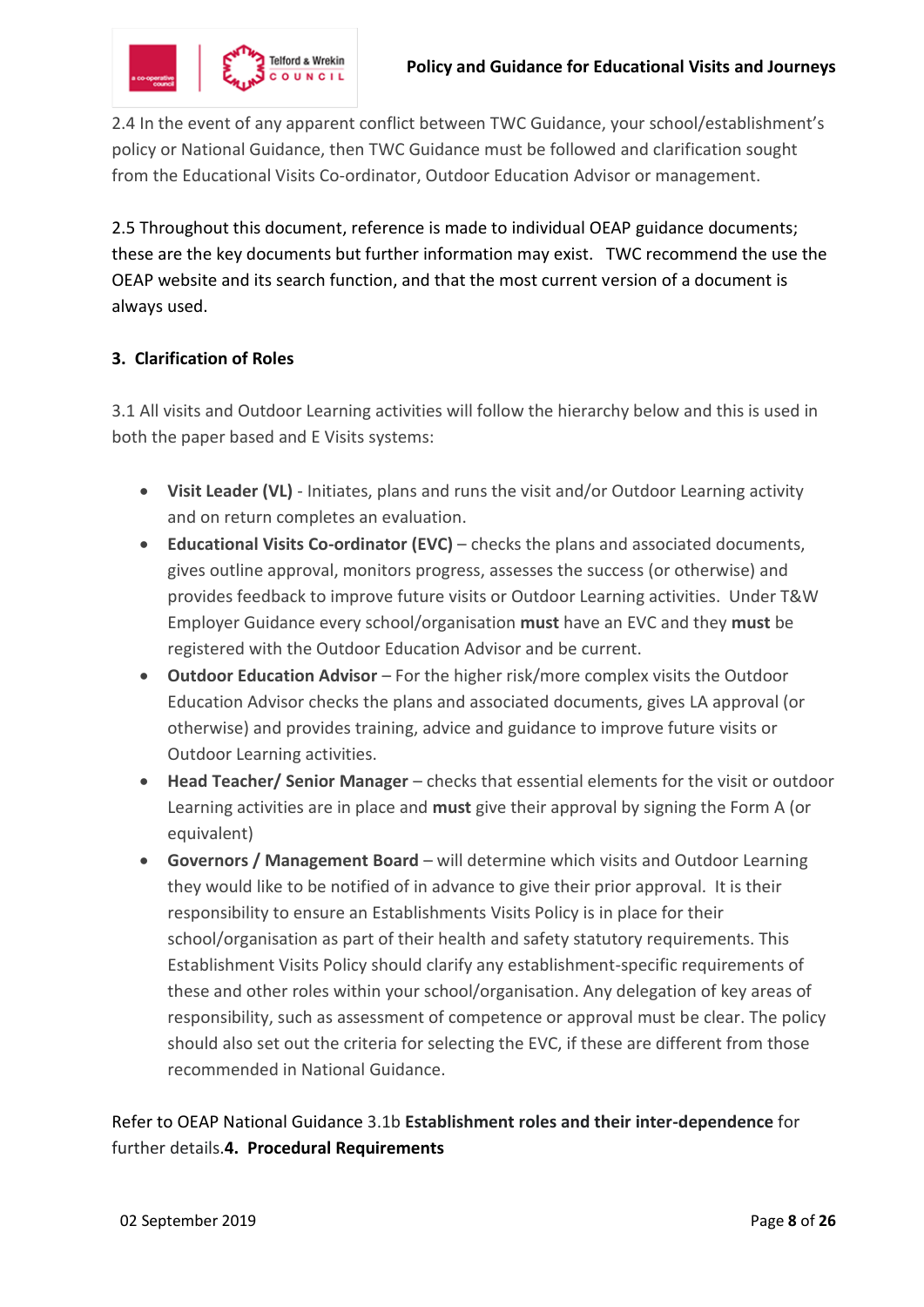

4.1 This guidance applies to all situations where adults acting in the course of their employment have responsibility for children and young people taking part in educational visits and on site adventurous activities.

4.2 All schools/establishments following TWC Educational Visits and Journeys Guidance must have a trained EVC who has either been trained by TWC or has, within 3 years, revalidated their training obtained elsewhere by attendance at a TWC EVC course. EVCs must attend at least 1 out of 3 Network Meetings each year. Every EVC **must** attend at least one TWC EVC training course and then maintain subsequent revalidation. Attendance at Network Meetings is recorded and used for revalidation of the EVC role every 3 years. EVCs are also welcome to attend repeat EVC training if this is deemed appropriate. The numbers of EVCs required by the school / establishment is a decision for the Head Teacher / Senior Manager.

4.3 Educational Visits and journeys are placed in 3 categories:-

- **Category 1. Routine activities covered by generic risk management.** These are off-site activities and outdoor learning on-site activities that take place during school hours and which are a normal part of a child's education. These involve no more than an everyday level of risk, such as slips and trips, and are covered by a school's current policies and procedures. They only need a little extra planning beyond the educational aspect of the trip. They can be considered as lessons in a different classroom. These would include the use of the school grounds for enhancing the delivery of the curriculum including data collection and local studies. Also included typically would be regular visits to a library or place of worship. Routine PE fixtures although not covered by Educational Visits and Journeys Guidance would be another example.
- **Category 2a. Visits and/or journeys that require enhanced planning and event/journey specific risk management but are NOT residential, overseas or adventurous.** These visits require one-off consent, parents **must** be given specific information about the visit and their child's proposed participation, and **must** also be given the opportunity to withdraw their consent should they not wish them to participate. Examples will include visits that extend beyond the school day (out-ofhours), longer journeys that involve breaks e.g. for toilets and food stops, and larger public venues such as national museums and cultural events.
- **Category 2b. Visits that are residential, or require travel overseas, or are adventurous in nature.** These require detailed planning to reflect the challenging environments, locations, and higher risk activities. The activities in this category require enhanced Leader competence. These visits are those that are any of the following:
	- o Residential visits
	- o Visits that involve travelling outside England, Scotland and Wales
	- o On-site adventurous activities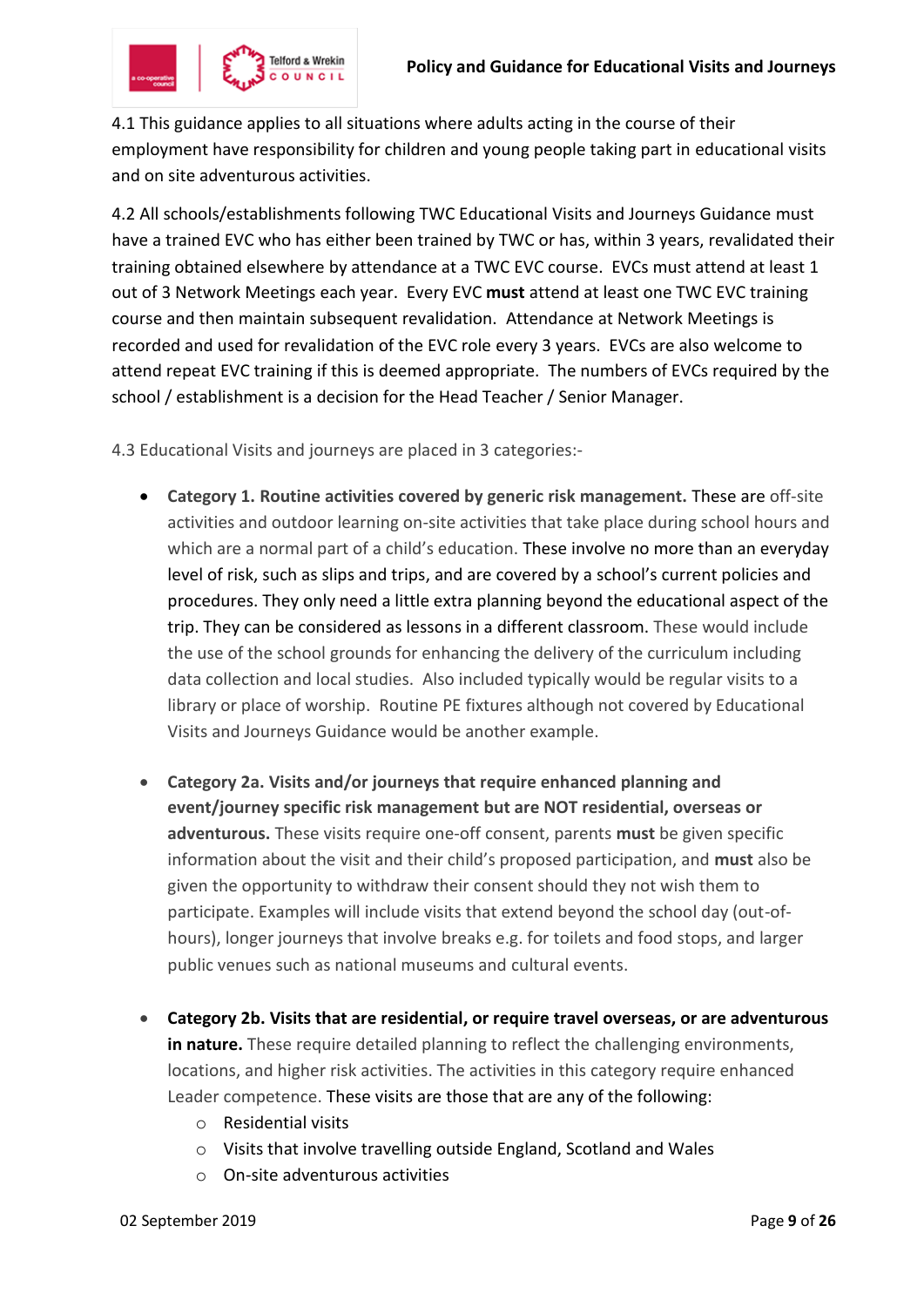

- o Off-site adventurous activities
- o The associated journey and travel arrangements
- 4.4 Adventurous activities both day/residential and both on/off site include:

| Multi activities (from below) | Abseiling                    | Airborne: all types        |
|-------------------------------|------------------------------|----------------------------|
| Archery                       | Assault course               | <b>Bell boating</b>        |
| <b>Bushcraft</b>              | Camping in wild country      | Camping on campsites       |
| Caving                        | Clay pigeon shooting         | Climbing: indoor & outdoor |
| Coasteering                   | Cycling on tracks & roads    | Dog sledging               |
| Dragon boating                | Field studies: natural envt. | <b>Forest School</b>       |
| Free running                  | Go karting                   | Gorge walking              |
| Ghyll scrambling              | Hang gliding                 | Horse/pony riding          |
| Hovercraft                    | Improvised rafting           | Jet skiing                 |
| Kayaking                      | Kite surfing                 | Mine exploration           |
| Motorised sports (all)        | Mountain biking              | Mountain boarding          |
| Open canoeing                 | Orienteering                 | Paintballing               |
| Paintballing                  | Pot-holing                   | Powered boats inc. safety  |
| Ropes courses                 | Rowing                       | Sailing                    |
| Sand yachting                 | Scuba diving: lake & sea     | Scuba diving: indoor pools |
| Segway                        | Shooting                     | Skateboarding              |
| Skiing & snowboarding         | Snorkelling                  | Surfing/body boarding      |
| Swimming: not lifeguarded     | Trampolining out of PE       | Walking: hill & moorland   |
| Walking: Lowland              | <b>Walking: Mountain</b>     | Water skiing               |
| White-water rafting           | Wind surfing/sailboarding    |                            |

4.5 EVC's will audit Category 1 and 2a Visits and/or journeys themselves, and refer Category 2b visits to the Outdoor Education Advisor. All visits are given final approval by the Head Teacher or their equivalent in other establishments. Where this responsibility is delegated, this must be clearly stated in the school/establishment policy.

4.6 There are two options to support this process: A forms based system or a software system called 'E Visits'. The forms are included with this guidance in the Appendix, E Visits is provided as part of the SLA and accessed on request through: [Ed.visits@telford.gov.uk](mailto:Ed.visits@telford.gov.uk) Each school / establishment choses the system that works best for its staff.

4.7 Notification and approval of visits and/or journeys

• **Category 1 visits and/or journeys.** These will be organised through the general school planning. Generic risk assessments must be in place and available for the EVC for process checking. Submitted to the Head/Manager for approval as part of annual curriculum for approval. E Visits can be used if desired and this will add any visits to the school/establishment calendar.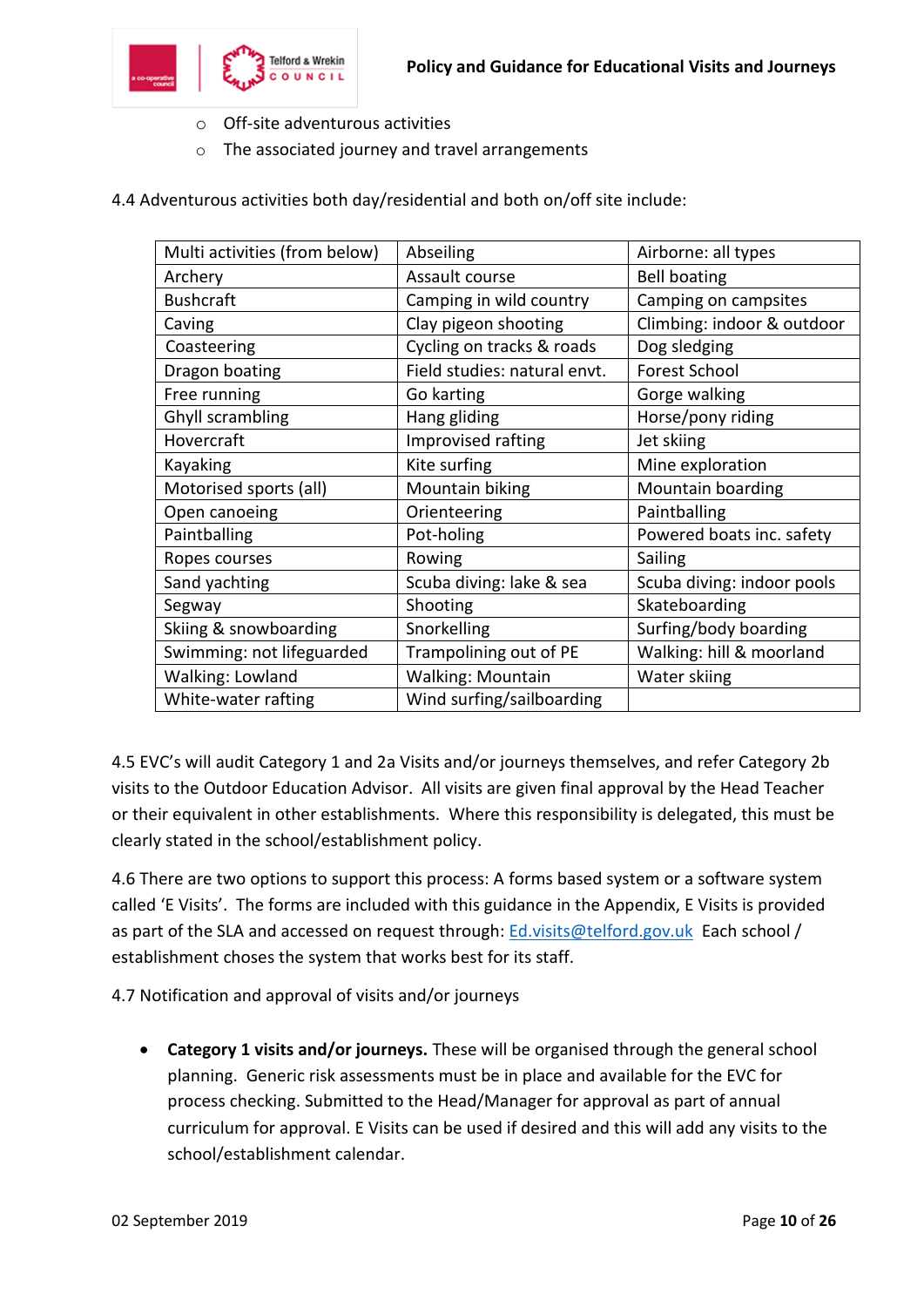

- **Category 2a Visits and/or journeys**. Visit Leaders complete Forms A and C (and D if relevant) to the EVC for process checking. On receipt of the Forms from the Visit Leader, the EVC must check that all required information is completed fully and submit to the Head Teacher/Manager for approval. Alternatively, this process can be done through the E Visits software package.
- **Category 2b Visits and/or journeys**. Visit Leaders complete Forms A and C (and D if relevant) to the EVC for process checking. On receipt of the Forms the EVC must check that all required information is completed fully and submit to the Head Teacher/Manager for approval. Once the Head Teacher has approved the Visit, **Forms A and C (and D if relevant)** are submitted to the Outdoor Education Adviser for process checking and approval and notification to TWC. Again this process can be done through the E Visits software package.

4.8 TWC strongly recommend that all those who lead learning outside the classroom activities undertake Visit Leader Training to meet OEAP National Guidance requirements regarding leader competence. Leaders must be current in their knowledge of expectations of good practice, so update refresher training is also strongly recommended. Schools and other educational establishments may find training for Visit Leaders can more successfully be delivered to whole staff on training days. There is a 3 hour theory module or a 6 hour theory and practice full course available – both accredited with the OEAP and nationally recognised.

4.9 TWC requires any commissioned provider, purchased or otherwise, providing educational visits and Outdoor Learning activities to work within the National Guidance and to be able to demonstrate their compliance through a quality standard, accreditation or scheme e.g. Learning Outside the Classroom Badge. The Form D: External Provider Declaration is a generic way to audit a provider's compliance if required. Please note it is NOT a requirement to ask for copies of Risk Assessments from a Provider although a Safety Management Summary should be available for inspection and a reputable provider will provide the necessary information to inform and support a Visit Leader in their planning and risk management.

4.10 Category 2b educational visits submission to the Outdoor Education Adviser is required **four working weeks** before the departure date. This is to allow any recommendations to be considered and implemented.Forms will be considered after this 4 week period but a response cannot be guaranteed. Advice may also be sought well in advance if a visit and/or journey is particularly complex for any reason. Notification forms may be submitted via E Visits or the email address: [Ed.visits@telford.gov.uk](mailto:Ed.visits@telford.gov.uk)

4.11 Duke of Edinburgh Award Expedition. This guidance applies to DofE training and assessed expeditions and practice walks. Forms A, C (and D and G, as relevant) and route information clearly marked on a map to be submitted to the Outdoor Education Adviser **four working weeks** before the departure date. This is to allow any recommendations to be considered and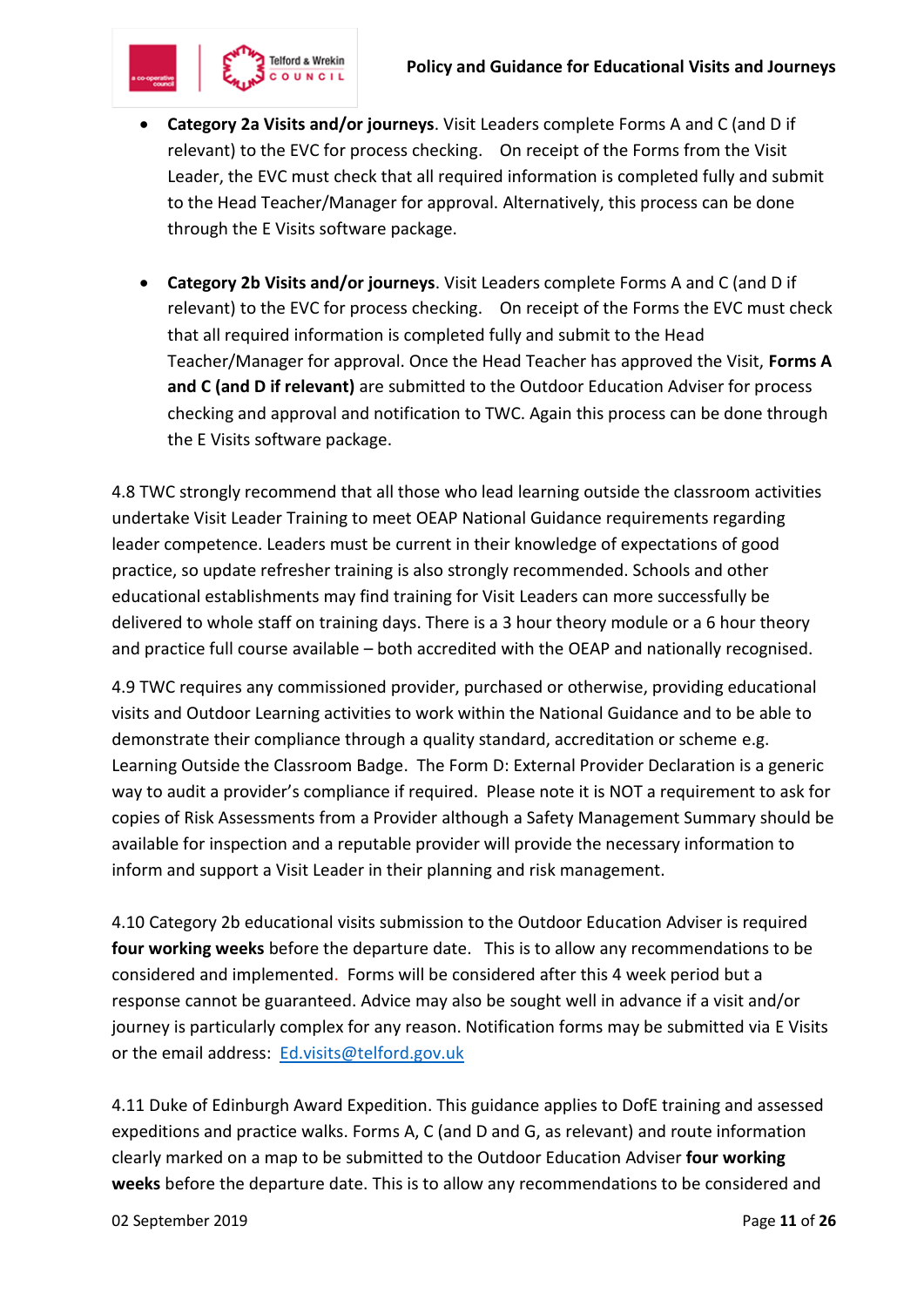

implemented**.** Forms will be considered after this 4 week period but a response cannot be guaranteed. Notification forms may be submitted via E Visits or the email address: [Ed.Visits@telford.gov.uk.](mailto:Ed.Visits@telford.gov.uk)

4.12 Notification of Educational Visits and/or Journeys Summary

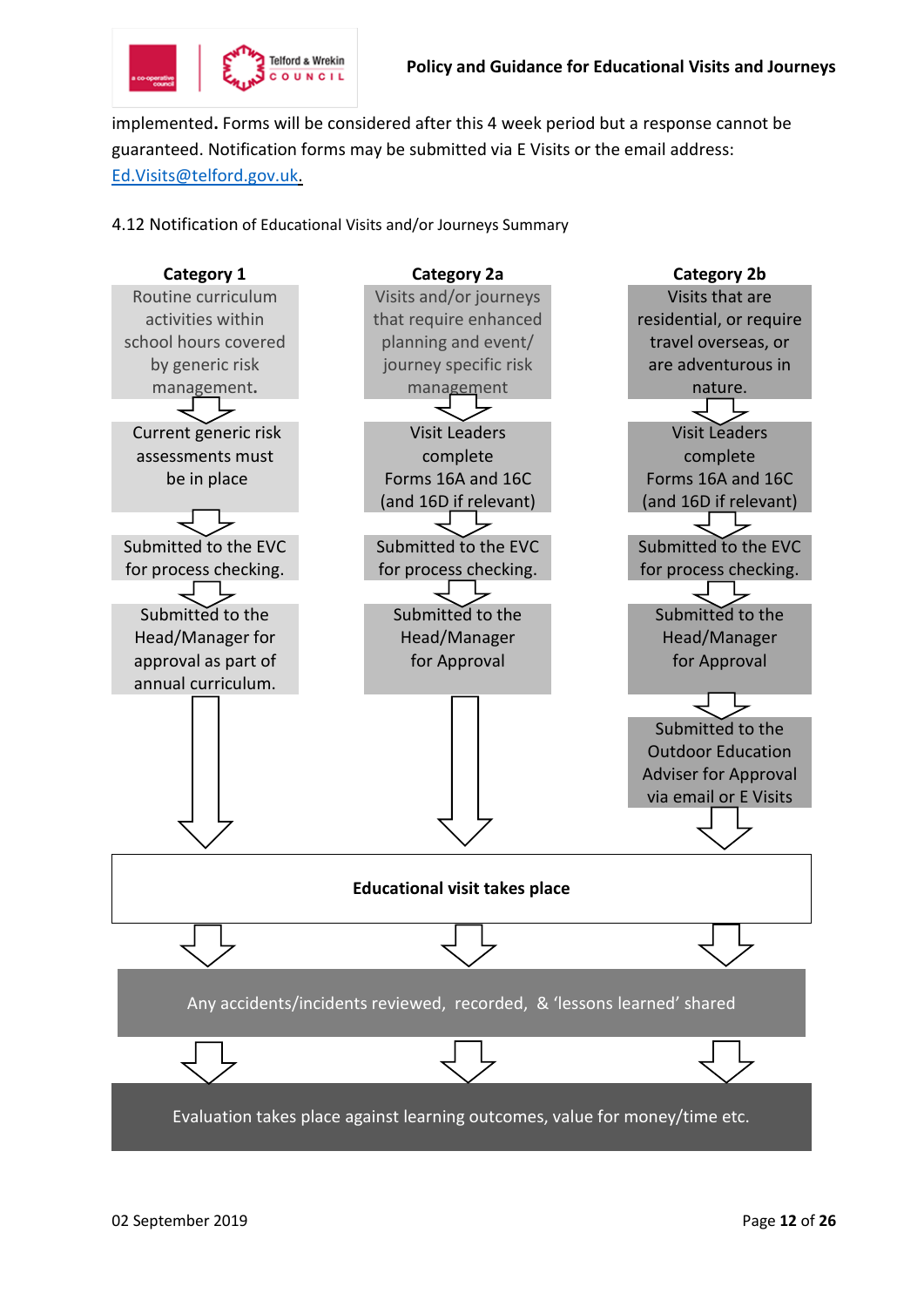

# **5. Monitoring**

5.1 Schools and other education settings should ensure that there is sample monitoring of educational visits and learning outside the classroom activities undertaken. Such monitoring should be in keeping with the recommendations of OEAP National Guidance. There is a clear expectation that the monitoring function is a delegated task to the School/Establishment, principally carried out through systems put in place by the EVC.

5.2 TWC will monitor through the notification process.

Refer to OEAP National Guidance document: 3.2b **Monitoring** for further details.

#### **6. Induction, training, apprenticeship and succession planning**

TWC offers training to assist educational establishments in discharging their duties with regards to educational visits and journeys, as follows:-

6.1 **Educational Visits Co-ordinator**: ALL EVCs must hold a current EVC training certificate (valid for 3 years). TWC provide 6 hour OEAP accredited initial and revalidation training for Educational Visits Coordinators as part of the core package. Also provided are termly Network Meetings for Educational Visits Coordinators as part of the core package. Attendance at these meetings can be used for revalidation rather than repeat attendance at EVC training (minimum attendance of 1 meeting per school year will be required). A certificate is issued by TWC and a record of EVC course attendance is kept.

6.2 **Visit Leader Training:** OEAP accredited Visit Leader Training (Theory and Practical) is offered by TWC as a recommended option for EVCs and staff leading and/or taking a key role on an Educational Visit.

6.3 **Management of Visit Emergencies:** TWC also offers the OEAP accredited Management of Visit Emergencies (MOVE) 3 hour scenario based course for EVCs and Managers. This is an expanded section of the EVC Training course.

6.4 **Endorsement of Visit Leaders:** OEAP National Guidance provides clear advice regarding the assessment of Visit Leader competence. It is an expectation as part of this guidance that all leaders and their assistants have been formally assessed as competent to undertake the responsibilities of leading the educational visit or learning outside the classroom activity. To be deemed competent, a Visit / Activity Leader, or Assistant Leader must be able to demonstrate the ability to operate to the current standards of recognised good practice for that role. All staff and helpers must be competent to carry out their defined roles and responsibilities. The OEAP Education Visit Leader course attendance is an indicator of competence (see section 3). OEAP National Guidance sets a clear standard to which leaders **must** work.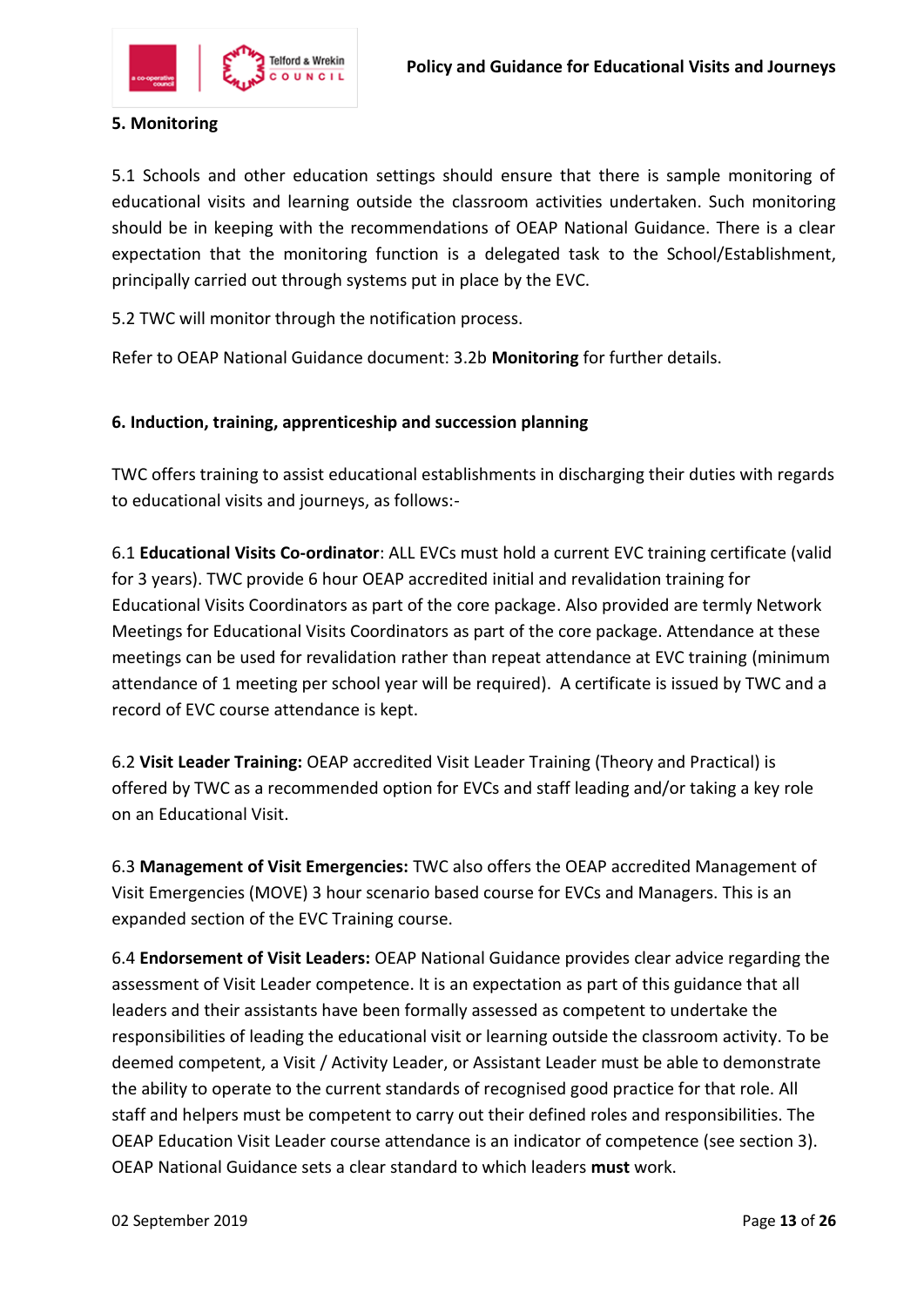

6.5 **Accompanying Staff:** Staff participating in educational visits and learning outside the classroom activities must be aware of the extent of their duty of care and should only be given such responsibilities as are in keeping with the above guidance. It is particularly important that careful consideration of competence issues is applied to both newly qualified and newly appointed staff.

6.6 **Volunteers:** Adults volunteering are required to follow the instructions of the Party Leader and the school staff and help with ensuring the health, welfare and safety of the children. They may be allocated a group to supervise and help but not be left in sole charge of the children. Where a Volunteer helper is a parent (or otherwise in a close relationship to a young person taking part in the visit) they should be aware of their roles and responsibilities with regards their own, and other children. The Visit Leader should directly address this issue as part of the Risk-Benefit assessment. The Form G is provided to assist.

6.7 **Additional Outdoor Education Courses:** Additional and specific training courses are also provided to support Visit Leaders; examples include First Aid appropriate to Educational Visits, Water Margin Safety Management, Outdoor Leadership Awards (e.g., Lowland Leader), The John Muir Award, Outdoor Learning linked to curriculum delivery, and first hand data collection through field studies. School/establishment bespoke courses are also available on request and content can be adjusted to needs and time available.

6.8 **Apprenticeship model:** Competence is a combination of skills, knowledge, awareness, judgement, training and experience. It is not necessarily related to age or position within the establishment. It is situational – a leader who is competent in one activity or environment may not be so in another - and it involves breadth as well as depth. Relevant experience is not necessarily gained by repeating the same thing several times, but by experiencing a range of different activities and environments. Shadowing an experienced and competent Visit Leader, can develop accompanying staff in preparation to becoming the future Visit Leader themselves. By taking responsibility for less complex and lower risk visits first, skill sets can be developed and confidence built.

6.9 **Succession:** To avoid a visit becoming dependent on one individual succession planning is required. Planning for a visit should also include consideration of the possibility of the Visit Leader or an Activity Leader becoming incapacitated. An Assistant Leader can contribute to supervision, support the Visit Leader with agreed aspects of the visit and act as deputy for a Visit Leader. At the same time the Assistant Visit Leader will be developing their experience and competence for the future.

Refer to OEAP National Guidance document: 3.2d/4.4a **Approval of Leaders** and 4.3a **Good Practice Basics** for more details.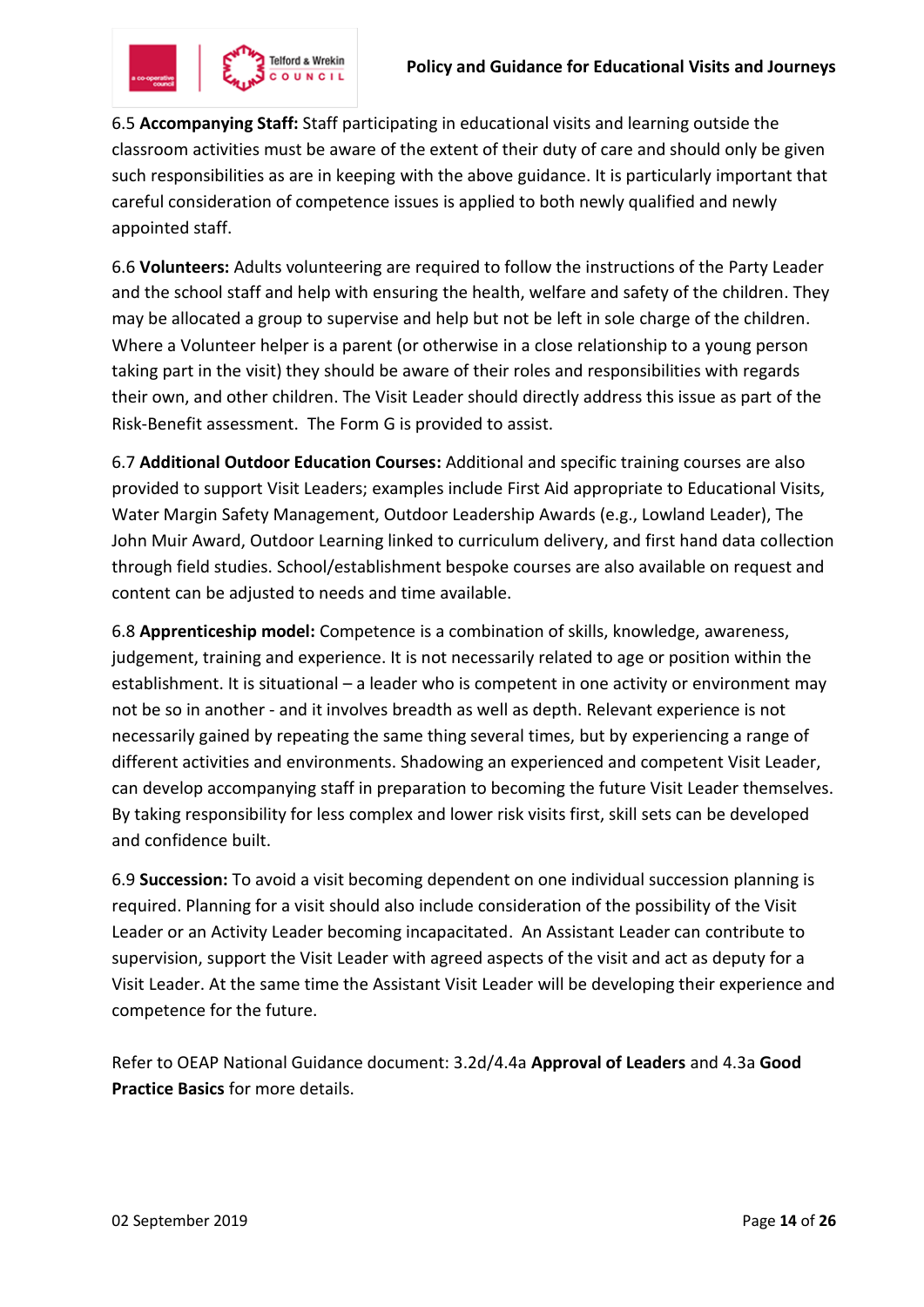

#### **7. Risk management, risk-benefit assessment, ratios and effective supervision**

7.1 TWC, as an employer has a legal duty to ensure that risks are managed - requiring them to be reduced to an "acceptable" or "tolerable" level. This requires that suitable and sufficient risk management systems are in place, requiring the employer to provide such support, training and resources to its employees as is necessary to implement this policy. The risk management of an activity should be informed by the benefits to be gained from participating. TWC strongly recommends a "Risk-Benefit Assessment" approach, whereby the starting point for any risk assessment should be a consideration of the targeted benefits and learning outcomes. HSE endorse this approach through their *"***Principles of Sensible Risk Management"** and advocate that it is important that young people are exposed to well-managed risks so that they learn how to manage risk for themselves.7.2 There is a requirement for the risk assessment process to be recorded in writing/electronically and for suitable and sufficient control measures to be identified for all significant risks i.e. those that may cause serious harm to individuals. Form C is provided for this purpose and has two styles of risk assessment which a Visit Leader may choose from. 'Form C with notes' gives assistance with this process. When completing a risk assessment it is essential to focus on what is important, to keep this group of children, safe on this day, with these staff, doing this activity - be specific and avoid over generalisation. The risk assessment must include the safety of staff, volunteers and members of the public. The risk assessment shows the Visit Leader's thinking and then informs the 'how' the visit is going to be managed safely, which can then be shared.

7.3 Risk assessment is included in both the EVC, Visit Leader and MOVE training and regularly included in EVC Network Meetings. TWC Health and Safety Team also provide training.

7.4 School/establishment risk assessments are required with the submission of a Form A. Risk assessments from a Provider are not required, evidence of their management of risk can be shown through their Safety Management Statement and relevant accreditation e.g. the Learning Outside the Classroom Badge, Schools Travel Forum or the Adventure Activities Licence. If no recognisable accreditation is available please request the completion of a Form D – 'External Providers Declaration'

7.5 **Ratios and effective supervision** Schools and establishments must ensure that the staffing of visits enables leaders to supervise young people effectively. Decisions about the staffing and supervision should take into account:

- The nature and duration of the visit and the planned activities.
- The location and environment in which the activity is to take place
- The nature of the group, including the number of young people and their age, level of development, gender, ability and needs (behavioural, medical, emotional and educational).
- Staff competence.
- The consequence of a member of staff being indisposed, particularly where they will be the sole leader with a group for any significant time.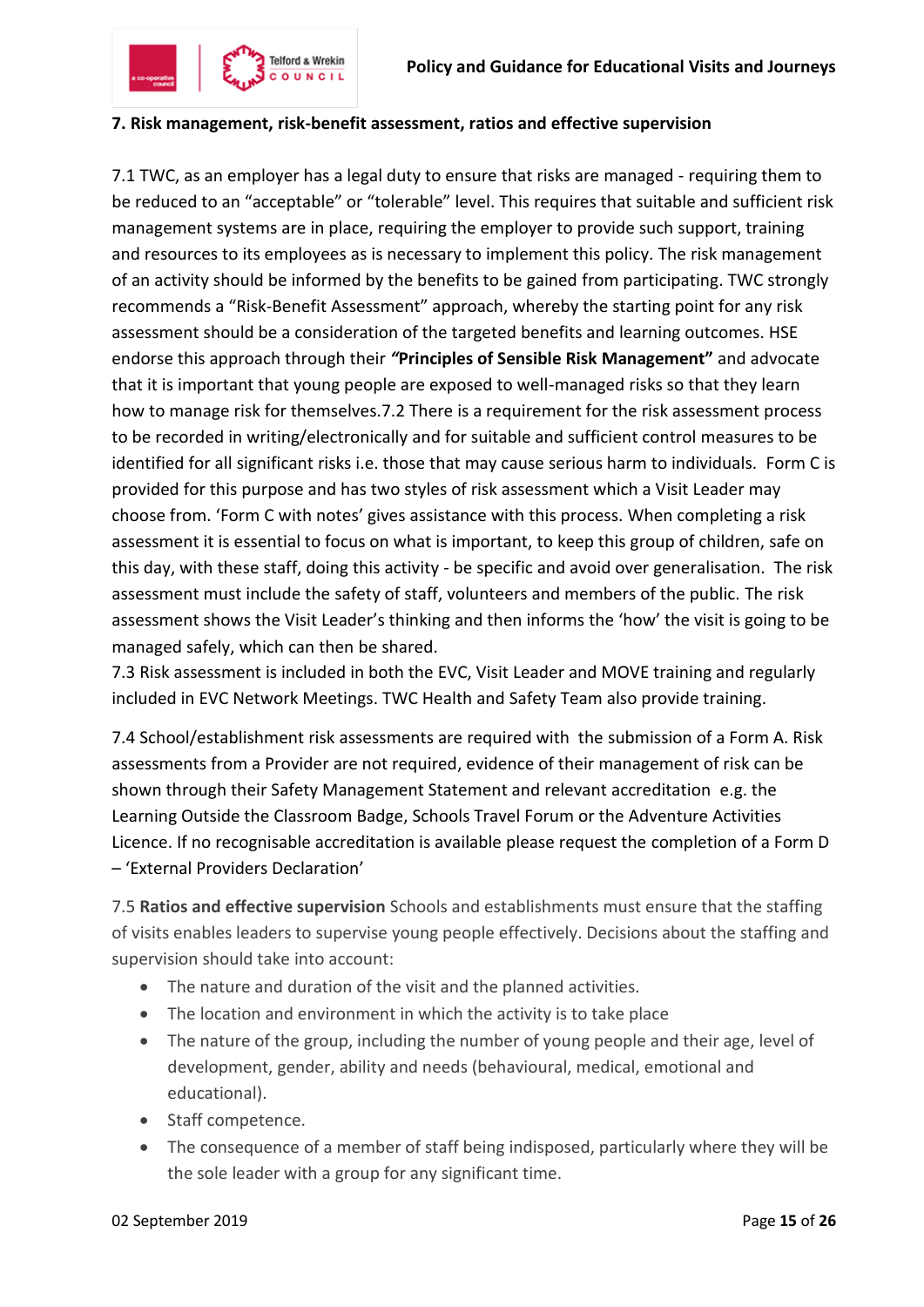7.7 Staffing ratios are a risk management issue, and should be determined through the process of risk assessment. It is not possible to set down definitive staff/participant ratios for a particular age group or activity.

7.8 TWC require the staffing ratio to young people sufficient to ensure effective supervision and taking into account:

- The nature of the activity (including its duration).
- The location and environment in which the activity is to take place.
- The age and gender (including developmental age) of the young people to be supervised.
- The ability of the young people (including their behavioural, medical, emotional and educational needs).
- Staff competence.

7.9 TWC provide the following ratios of staff: young people for guidance with staff numbers capable of being decreased if the risk assessment supports it. (The term 'staff' here includes all competent adults provided by the school / establishment).

- Nursery: **1:2**
- Reception: **1:4**
- School years 1 3, **1:6** (overnight minimum **1:6**)
- School years 4 6, **1:15** (overnight minimum **1:10**)
- School years 7 onwards, **1:15** (overnight minimum **1:10**)

7.9 When planning a repeat visit or a series of activities, it is important to review the previous plan (no matter how well it worked in the past) so as to ensure that it meets current group needs and any other changes (e.g. time of year and experience level of the staff).

Refer to OEAP National Guidance documents: 4.3c **Risk Management – an overview,** 4.3f *Risk Management – some practical advice* 4.3g **Risk Management- what to record and how** and 4.3b **Ratios and Effective Supervision.** 4.2a **Group management and Supervision**

#### **8. Assessing venues and providers**

8.1 Where possible, an exploratory visit will give the party leader greater confidence in their ability to supervise the pupils. It will help the party leader to concentrate on the needs of the group as well as the unexpected demands of the environment. The aim of the exploratory visit is to:

- ensure that the venue is suitable to meet the aims and objectives of the visit
- undertake a full appraisal of learning opportunities and experiences
- identify what facilities are available and what the leader will need to provide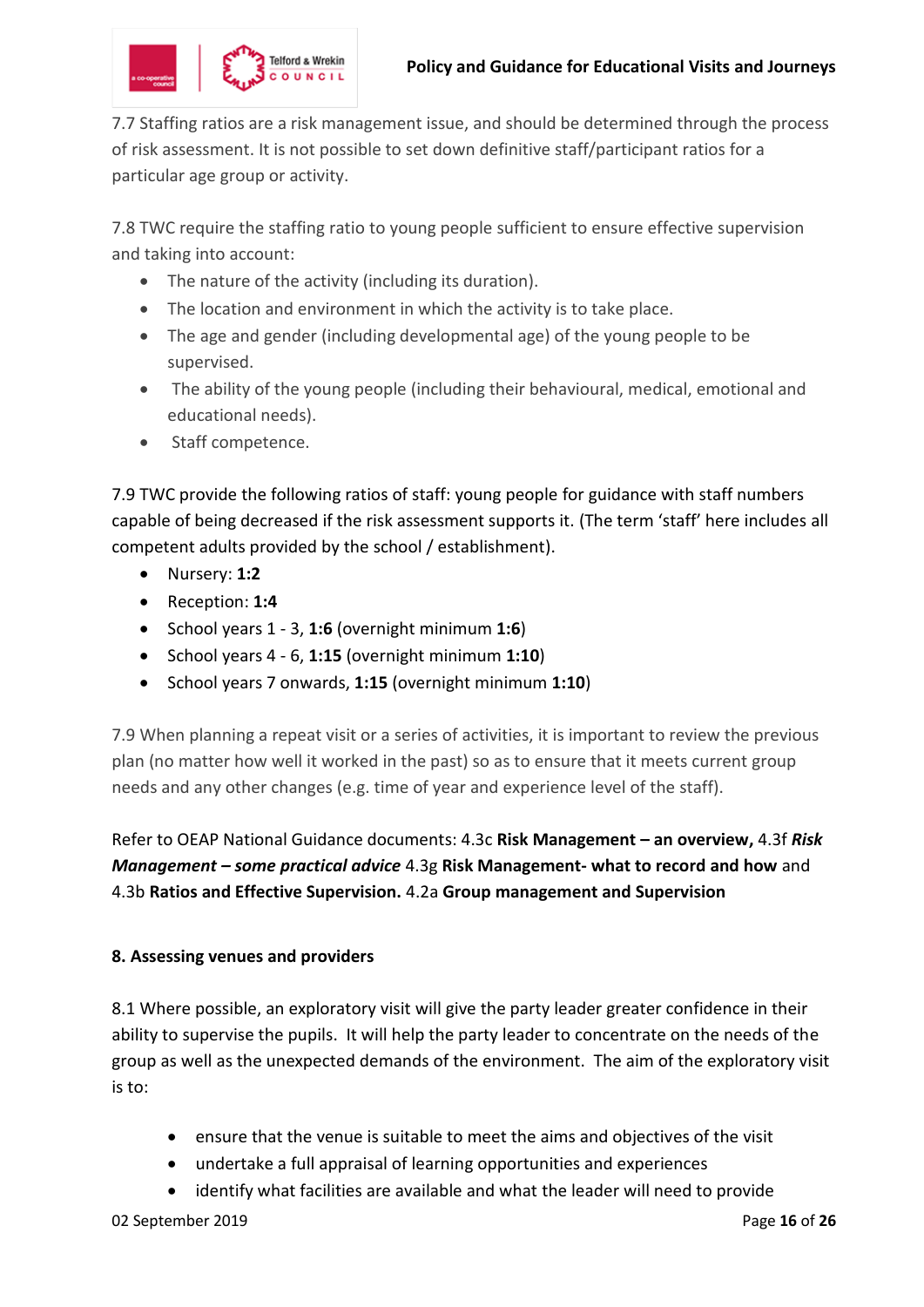

- establish the level of care and supervision which will be required
- identify any special problems or hazards and the organisation and expertise required to cope with them
- establish what information the provider will need and by when
- Consider what alternative activities are available if those planned could be adversely affected by weather or other changes.

8.2 If a visit is impractical the same information needs to be gathered by other means – from the venue or provider, previous visit leaders, other users and local information sources.

8.3 Use the Form 16D as a guide to selecting a provider and/or accommodation but take advantage of established national approval schemes such as:-

- Learning Outside the Classroom Badge
- Adventure Activities Licence
- Schools Travel Forum (See TWC resource 'Know your Badges)

8.4 For providers who do not hold external accreditation, please see Form D External Providers Declaration which is a pre-visit questionnaire to assist with gaining information to make an approval decision.

8.5 You should **not** ask for copies of providers' risk assessments, but should seek any information specifically aimed at helping Visit Leaders to manage their visit and complete the school/establishment risk assessment, such as a Safety Management Statement or information for specifically written for visit Leaders.

Refer to OEAP National Guidance document: 4.4h **Using external providers and facilities** and 4.4f **Assessing an adventure activity provider.**

# **9. Volunteers**

9.1 If your establishment uses volunteers, then your policy should address the following;

- The vetting procedures for volunteers, including when an enhanced DBS check is required.
- The minimum induction and training procedures for volunteers.
- Under what circumstances (if any) volunteers may act as Visit Leaders or their assistants. If volunteers are allowed to act as Visit Leaders, they must be accountable. This implies that they have been engaged through a thorough recruitment process that includes vetting and induction into the establishment's policies and procedures.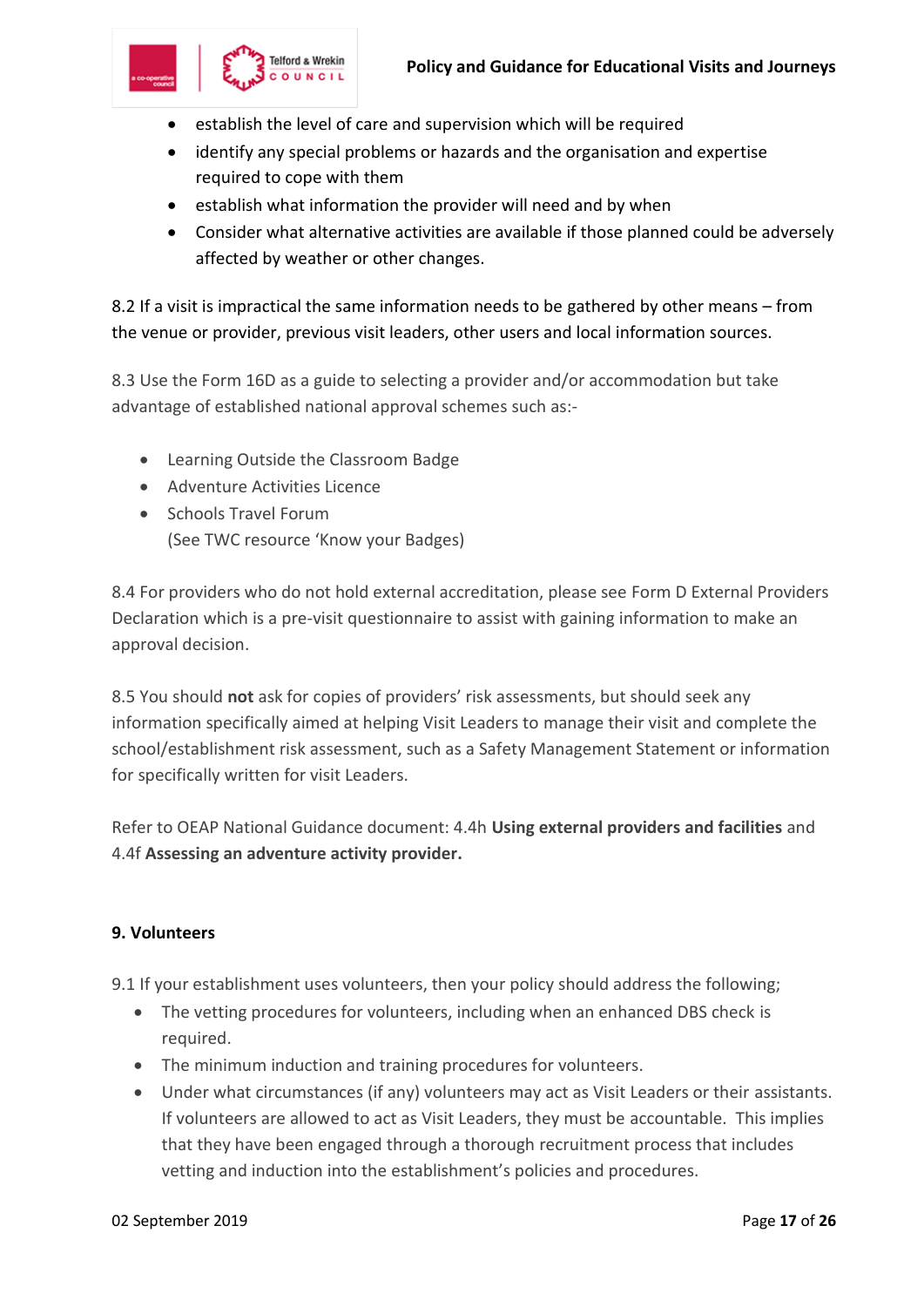

- How volunteers are assessed as competent to carry out their assigned role.
- Requirements for supervision of volunteers.

9.2 The Form G is provided for use with volunteers, and you will need to ensure you collect any relevant medical needs and/or dietary requirements.

Refer to OEAP National Guidance document: 3.4 **Volunteers**

#### **10. Emergency procedures and incident reporting**

10.1 Schools and Establishments need to have an emergency response plan that covers what to do if there is an incident away from school. Or if there is an incident at base that the Visit Leader may find affects the visit currently taking place off site.

10.2 For the purposes of these procedures, examples of an emergency might be:

- an accident leading to a fatality or other serious injury;
- circumstances in which a party member is/might be seriously at risk;
- serious illness;
- any situation in which the press or other media are, or might be involved;
- significant delays that need to be communicated to parents/others

It should be noted, however, that it is not possible to give a definitive list of what might constitute an emergency. Visit Leaders should consider any unexpected event and decide whether or not the circumstances amount to an emergency and whether the emergency procedures should be followed.

10.3 The establishment policy should explain the visit emergency procedures, including any procedures or support provided by the employer. This should include nominating suitable people to provide 24/7 cover at base during a visit; these contacts need to be competent to fulfil this role. The Emergency Contact(s) should have 24/7 access to all details of the visit, including medical and next-of-kin information for staff and young people.

10.4 The School/establishment policy should also refer to the establishment's or employer's procedures for incident reporting. EVCs are encouraged to share their experiences as 'Lessons Learned' in Network Meetings to inform the policies and practice of other schools and establishments in the TWC Community.

10.5 TWC has a Resilience Team who will advise on School Incident Planning which includes Educational Visits.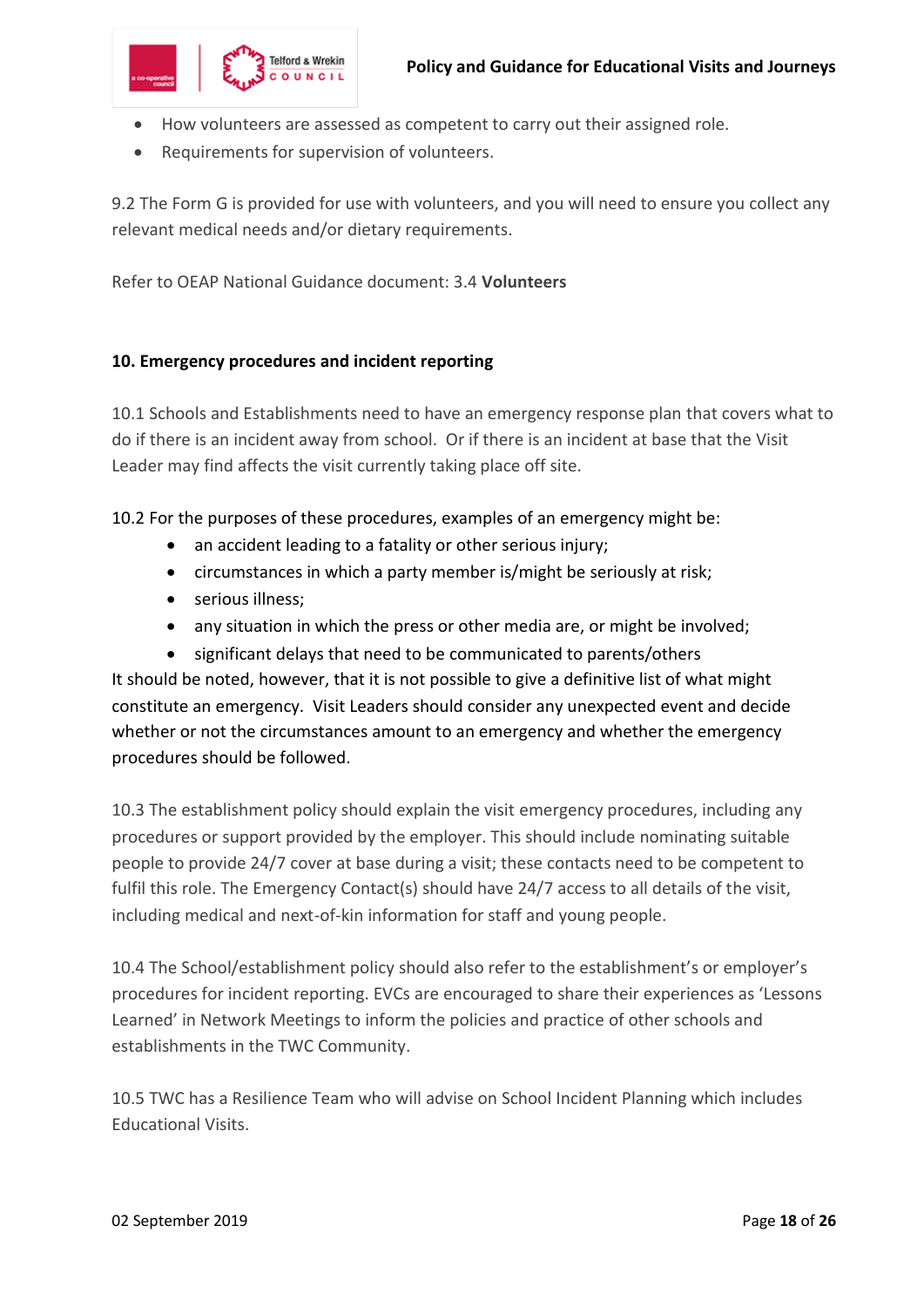

10.6 Depending on the nature and seriousness of the emergency, a response to media interest may be required. Telford and Wrekin Council is ready to handle enquiries from the media, but direct contact between the media and school personnel is also very likely. Consideration needs to be given to who amongst the staff, and/or the Governing Body is to act as spokesperson in dealing with the media; this is likely to include the Headteacher, but may need to include others. TWC support is available in responding to media enquiries (with the involvement of the Communications Unit), please contact:

[CorporateCommunications@telford.gov.uk](mailto:CorporateCommunications@telford.gov.uk)

Refer to OEAP National Guidance documents 4.1h **[Avoiding Accidents and Emergencies](https://oeapng.info/downloads/download-info/4-1h-avoiding-accidents-and-emergencies/)** [4.1i](https://oeapng.info/downloads/download-info/4-1i-emergencies-and-critical-incidents-an-overview/)  **[Emergencies and Critical Incidents](https://oeapng.info/downloads/download-info/4-1i-emergencies-and-critical-incidents-an-overview/) – An Overview** 4.1k **[Visit Leader Emergency](https://oeapng.info/downloads/download-info/4-1k-visit-leader-emergency-checklist/) Checklist** | [4.1j](https://oeapng.info/downloads/download-info/4-1j-off-site-visit-emergencies-the-role-of-school-governors/)  **Off-Site Visit E**[mergencies: The Role of School Governors,](https://oeapng.info/downloads/download-info/4-1j-off-site-visit-emergencies-the-role-of-school-governors/) **[4.1l / 8.1l Visit Leader Emergency](https://oeapng.info/downloads/download-info/4-1l-8-1l-visit-leader-emergency-action-card-amendable-version/)  Action Card – [amendable version](https://oeapng.info/downloads/download-info/4-1l-8-1l-visit-leader-emergency-action-card-amendable-version/)**

#### **11. Behaviour**

11.1 The school/establishment policy should encourage the use of codes of behavioural conduct as a means of establishing appropriate expectations of young persons' behaviour. Such codes should be explained to young people and parents before a visit, so reducing the opportunity for misunderstanding of both expectations and the sanctions that may be invoked where the code is breached.

11.2 The policy should address the following:

- Do young people sign up to a "behavioural contract" for all residential visits?
- Do parents also sign and accept responsibility for removing young people in prescribed circumstances?
- What are the expectations for discipline and sanctions on visits?
- Any specific establishment rules relevant to visits (e.g. whether children are allowed to bring mobile phones or other electronic devices).

11.3 Careful consideration should be given to pupils whose behaviour is likely to pose a serious risk to themselves or others on a visit. An individual risk assessment may be required and a balanced and reasoned decision reached as to whether control measures are suitable and sufficient to enable the young person to take part in the educational visit.

Refer to OEAP National Guidance documents 8i **Model Code of Conduct** for more details.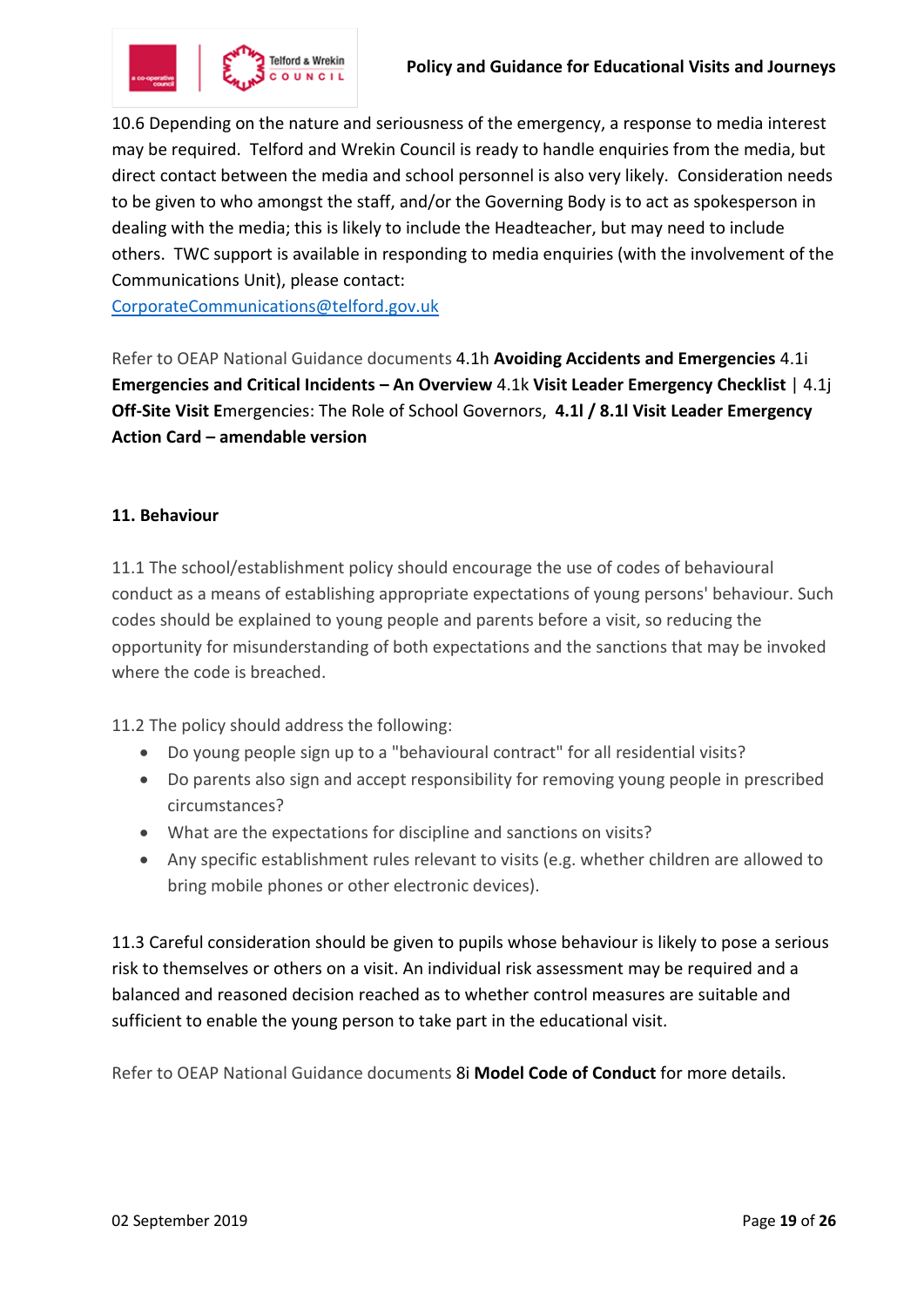

# **12. Inclusion**

12.1 Every effort should be made to ensure that school journeys and activities are available and accessible to all who wish to participate irrespective of disability, special educational or medical needs, ethnic origin, sex, religion etc.

12.2 All young people should be encouraged to participate in as wide a range of activities as possible. If a visit is to cater for pupils with particular needs, a suitable venue should be selected and in some cases additional supervision, resources or support may be needed or activities adapted. An individual risk assessment may be appropriate. Visit Leaders are responsible for ensuring a Provider is fully informed of all relevant information including medical, emotional, dietary including allergens, and behavioural to enable them to fulfil their duty of care.

12.3 Early discussion with all parties concerned including parents about what is needed will enable plans to be drawn up to meet these needs in most situations. These should enable the child/young person to take part safely and benefit from the visit.

12.4 Your Establishment Visits Policy should endorse these principles:

- A presumption of entitlement to participate.
- Accessibility through direct or realistic adaptation or modification.
- Integration through participation with peers.

12.5 It is unlawful to:

- Treat a disabled young person less favourably.
- Fail to take reasonable steps to ensure that disabled persons are not placed at a substantial disadvantage **without justification.**

Expectations of staff must be reasonable, so that what is required of them (to include a given young person) is within their competence and is reasonable.

Refer to OEAP National Guidance documents **3.2e Inclusion**

#### **13. Insurance**

13.1 The Visit Leader must ensure, well before the group departs, that adequate insurance arrangements are in place. Insurance may be arranged through, for example, the LA, a travel firm or the organisation to be visited as well as direct with an insurance company.

13.2 The Visit Leader should inform the parents of the scope of any insurance cover the school is to arrange. It is advisable to make copies of the insurance schedule available to parents as early as possible in the booking process.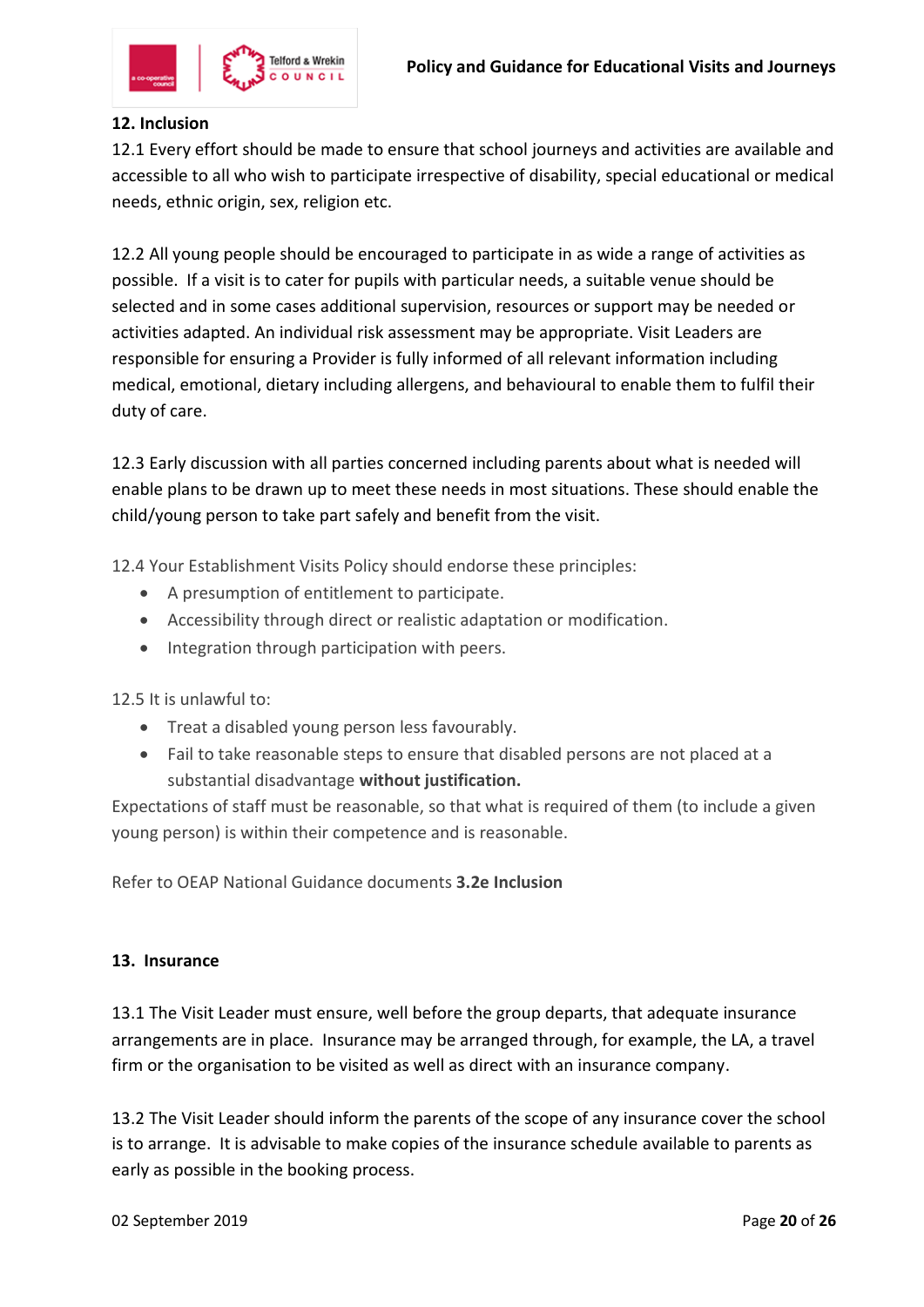13.3 Insurance policies are legal documents. They will impose conditions, limit the cover, and exclude certain people or activities. For any insurance enquiries please contact TWC Insurance Services on 01952 383739 or [insuranceservices@telford.gov.uk.](mailto:insuranceservices@telford.gov.uk) They can offer assistance on types of insurance necessary as well as providing full details of the Schools' Travel Insurance Scheme run by the authority. The following **are examples** of cover which may be appropriate to many types of school visit:

- public liability;
- personal accident cover for teachers, other adults and pupils;
- costs of medical treatment;
- specialised risk activities (often excluded from standard policies) and the costs of evacuation for medical reasons when abroad;
- damage to or loss of hired equipment (check the wording of the hire agreement);
- programmed and non-programmed activities;
- transport and accommodation expenses in case of emergency;
- compensation against cancellation or delay;
- compensation for loss of baggage and personal effects including money;
- legal assistance in the recovery of claims; or
- Failure or bankruptcy of the centre or travel company.

13.4 Additional arrangements may be necessary to obtain insurance cover for activities abroad and activities of a potentially hazardous nature. The party leader should scrutinise carefully the list of exclusions in the policy. If there is any doubt about the cover the provider of the insurance should be asked for clarification.

13.5 The Visit Leader must ascertain the details of the insurance held by the tour operator together with confirmation of their membership of ABTA/ATOL or the appropriate trade organisation.

13.6 Additional cover may be necessary for participants with certain known medical conditions. The party leader should check this with the insurance company before departure.

13.7 Cancellation/curtailment of the trip is usually covered by travel insurance. The reason for cancellation will determine whether a refund is available under the insurance policy. Limits will apply within a policy.

13.8 When hiring coaches etc. the party leader should check that the company used has appropriate insurance both in terms of motor vehicle insurance and public liability insurance.

13.9 The party leader should check that the insurance policy for the school minibus is appropriate to the journey. Taking the school minibus abroad may require extra insurance.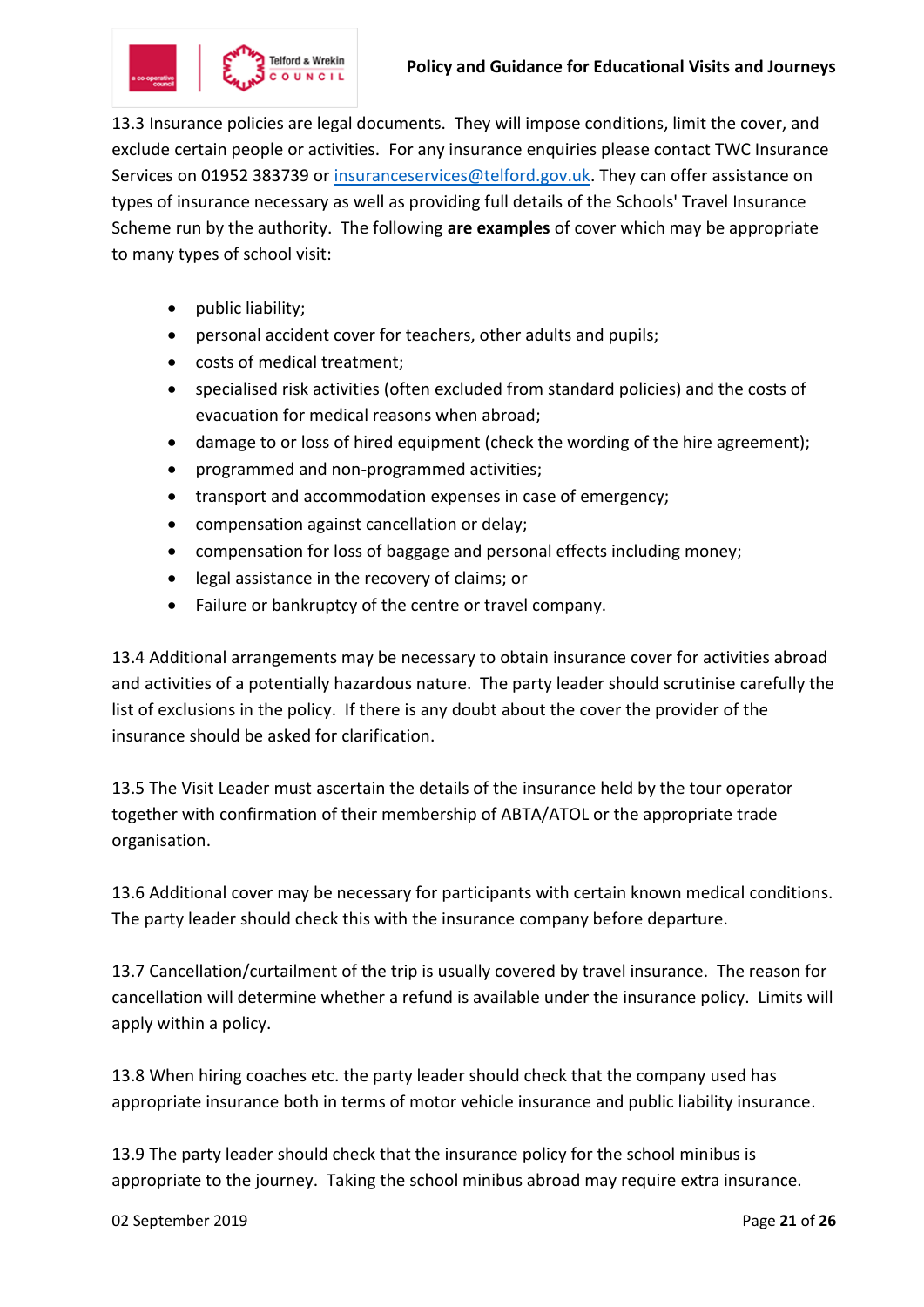

13.10 The School/establishment must check that the drivers of the school minibus abroad are appropriately licensed for the countries to be visited or passed through en-route.

13.11 Where the transport arrangements for a particular visit or journey are to involve the use of privately owned motor vehicles the party leader must obtain confirmation from the vehicle owner that it is fully and appropriately insured, particularly in respect of passenger liability and for use on the school business which the vehicle is to be put on that occasion. (Note: Where a vehicle is insured in the name of a spouse or relation "business use" cover may not extend to the driver concerned – only the policy holder). If there is any doubt the owner concerned must check with his/her insurance company so that the required confirmation can be obtained. It is good practice for the school to request and retain a copy of the valid insurance certificate.

# 13.12 **Telford and Wrekin Council Insurance Cover: Third Party Policy**

The Council insures against its own legal liability for injury or damage that might arise as a result of negligence. The policy carried is known as a 'third party liability policy' or public liability insurance.

- The policy covers the Council for claims from third party persons (including from pupils and students), it extends to indemnify governors, employees and voluntary helpers carrying out the business of the Council.
- The policy does not cover liability arising from the use of mechanically propelled vehicles as this is more appropriately covered by motor vehicle insurance.
- Teachers on out of school activities are provided with some personal accident cover under Telford and Wrekin Schools' Travel Insurance Scheme if your school has opted to purchase this cover.

# 13.13 **Insurance Cover NOT PROVIDED by Telford and Wrekin Council**

Whilst not provided as a matter of course for schools/establishments, personal accident cover for pupils and staff is provided as part of Telford and Wrekin's Schools' Travel Insurance Scheme which schools can opt into, by means of an annual fee, to cover all their off-site needs whether these be journeys or visits or other activities (including visits abroad). This insurance is a full travel insurance and details can be obtained from the Insurance Team, please contact [insuranceservices@telford.gov.uk.](mailto:insuranceservices@telford.gov.uk)

13.14 The taking out of additional insurance cover for pupils is a matter for schools themselves to determine **except** for trips abroad where fully comprehensive travel insurance - combined medical, journey, personal accident and public liability etc. insurance **must be** taken out.

#### 13.15 **Is there anything which may invalidate the council's insurance?**

02 September 2019 Page **22** of **26** In relation to Telford and Wrekin's third party policy the Insurers will expect proper and reasonable arrangements to have been made for the visit. All risk assessments and other supporting documentation must be kept and retained in case required for a claim.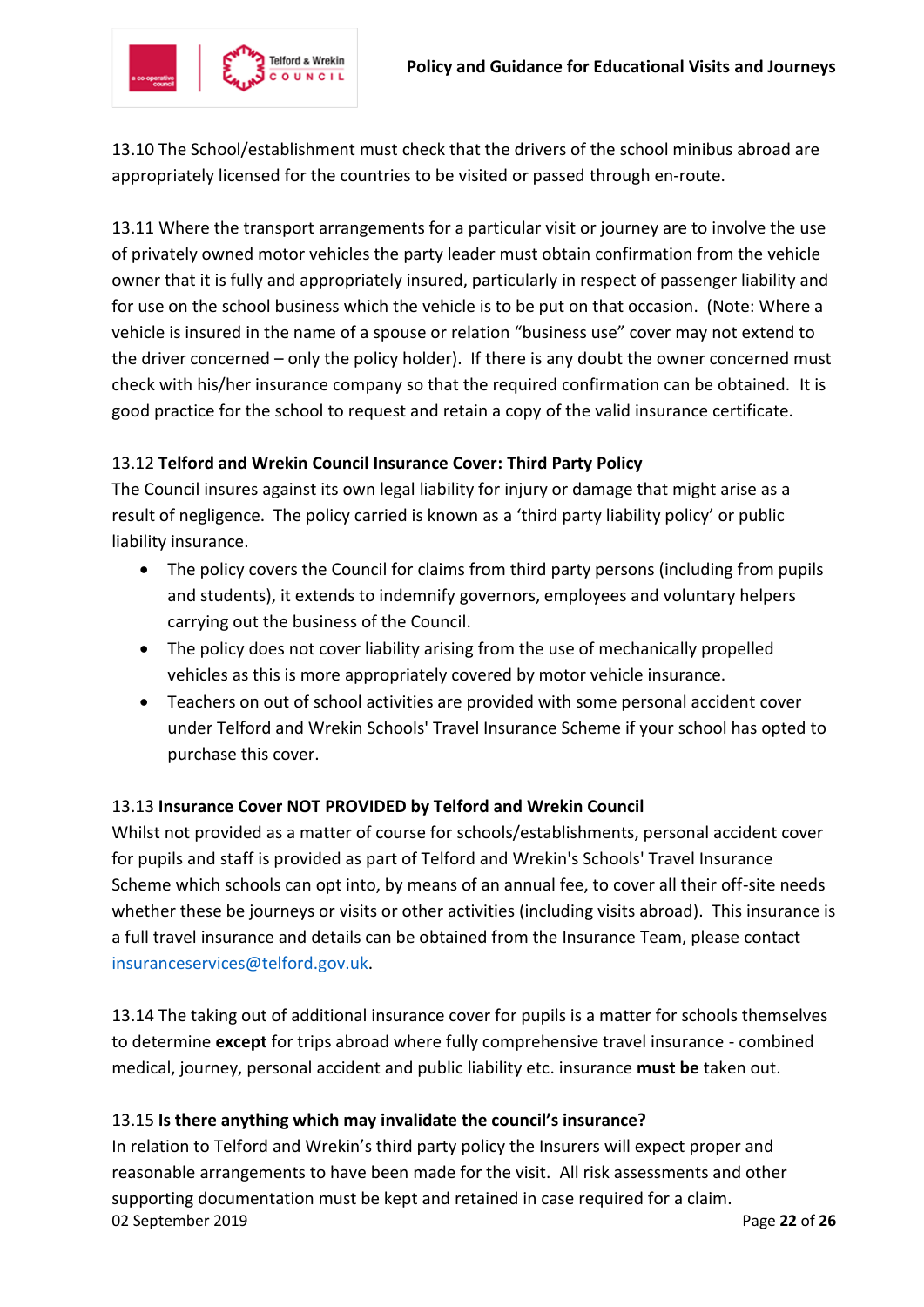

13.16 Not all schools buy into Telford and Wrekin's Insurance cover, you **must** check your own school's cover insurance arrangements. Deliberately ignoring the LA's advice given in this guidance or elsewhere may compromise the insurance cover arrangements. Refer to OEAP National Guidance 4.4c **Insurance** for more details.

#### **14. Finance**

14.1 Local authorities, maintained schools and academies (including free schools, studio schools and University Technical Colleges) must take account of the law relating to charging for school activities, as set out in sections 449 to 462 of the Education Act 1996.

14.2 No charges may be made unless the governing body of the school or local authority has drawn up a charging policy giving details of the optional extras or board and lodging that they intend to charge for, and a remissions policy.

14.3 Schools and local authorities **must not** charge for:

- Education provided during school hours.
- Education provided outside school hours if it is part of the National Curriculum, or part of a syllabus for a prescribed public examination that the pupil is being prepared for at the school, or part of religious education.
- Transport provided in connection with any educational visit of this type.
- Supply teachers to cover for teachers who are away from school on a visit.
- It should be noted that 'part of the National Curriculum' is not restricted to learning outside the classroom experiences that are specifically subject based but includes, for example, activities designed to fulfil requirements under the National Curriculum 'inclusion statement'.

14.4 Schools and local authorities **may** charge for optional extras, which include:

- Education provided outside of school time that is not:
	- o Part of the National Curriculum.
	- o Part of a syllabus for a prescribed public examination that the pupil is being prepared for at the school.
	- o Part of religious education.
- Board and lodging for a pupil on a residential visit, except to parents in receipt of certain benefits (broadly equivalent to those that qualify children for Free School Meals).
- Extended day services offered to pupils (e.g. activity clubs).

14.5 The Visit Leader should ensure that parents have early written information about the costs of the visit, how much will come from school funds and how much each parent will be charged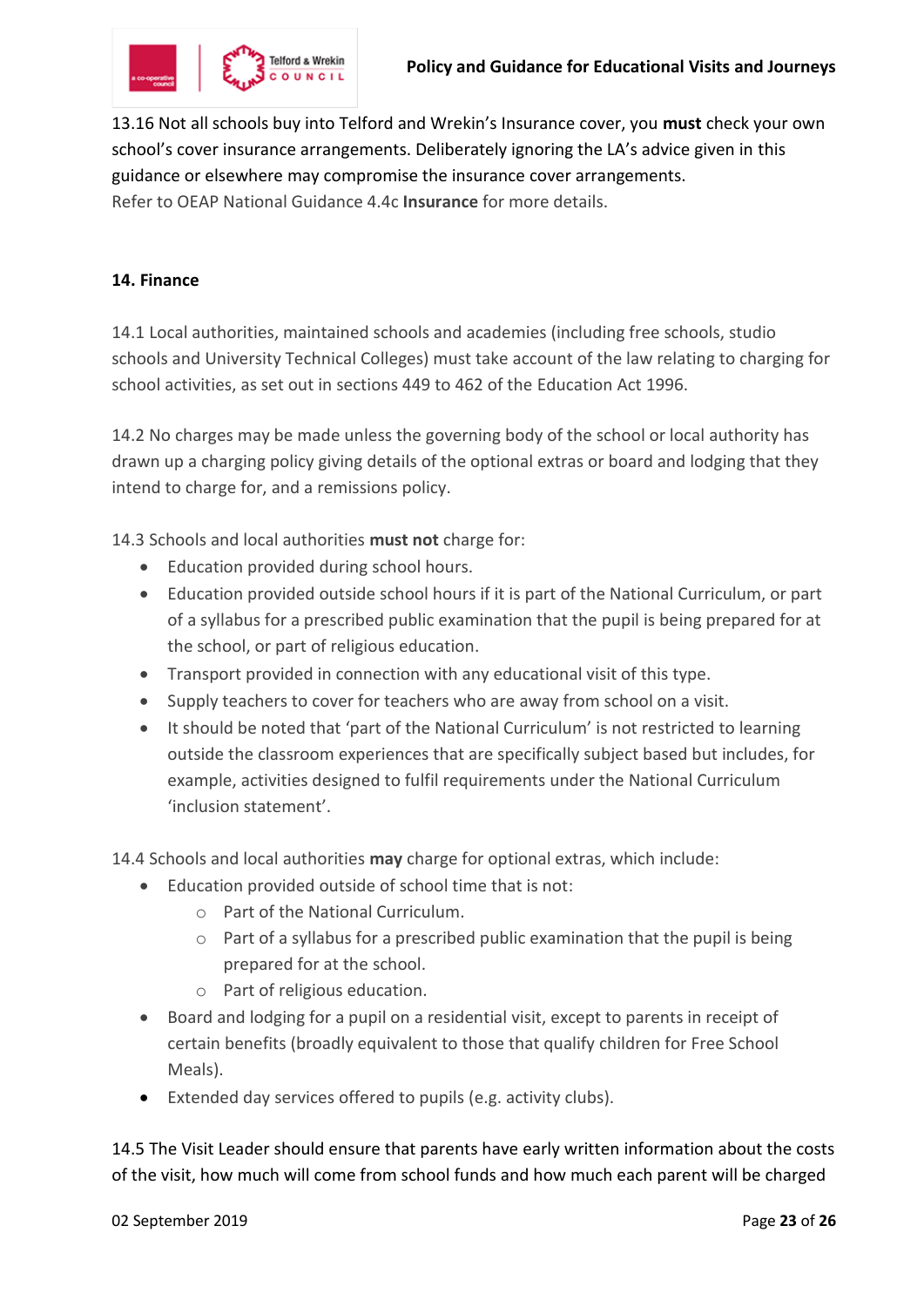

or asked to contribute. Parents should be given enough time to prepare financially for the visit. It will be useful to break the costs down into subheads such as travel, hostel/accommodation, meals etc. This is essential for residential visits in term time to show clearly the elements for which a charge may be made against those for which a voluntary contribution only may be sought.

14.6 The Headteacher/Manager should ensure that banking arrangements are in place to separate the visit's receipts from other school funds and from private accounts.

14.7 The Headteacher/Manager or party leader should reach a pre-agreement with parents on whether any funds left surplus after the visit will be returned to the parents concerned or retained by the school to be used for another visit(s).

14.8 The Headteacher should obtain the parents' agreement to meet the costs of an optional extra visit before the visit is planned in detail. Charging parents for an optional extra visit must not include an element of subsidy in respect of other pupils whose families do not meet the full charge.

14.9 Government guidance on charging for school activities is available at the following website. This includes details of the benefits which exempt parents from being charged for board and lodging[:https://www.gov.uk/government/publications/charging-for-school-activities](https://www.gov.uk/government/publications/charging-for-school-activities)

Please refer to OEAP National Guidance 3.2c **[Charging for School Activities](https://oeapng.info/downloads/download-info/3-2c-charges-for-off-site-activity/)**

# **15. Key staff Contact details**

#### **Jo Barnett**

Outdoor Education Adviser (OEAP Accredited) Telford and Wrekin Council 2nd Floor, Wellington Civic Offices, Larkin Way, Telford TF1X Tel: 01952 382057 Mobile: 07973716547 Email: [jo.barnett@telford.gov.uk](mailto:jo.barnett@telford.gov.uk) or [Ed.visits@telford.gov.uk](mailto:Ed.visits@telford.gov.uk)

#### **Alan Boyd**

Resilience Manager Telford & Wrekin Council Resilience Unit, Public Health, Unit B4B, Stafford Park 11, Telford, TF3 3AY Tel: 01952 381932 Mobile: 07528 979338 Email: [alan.boyd@telford.gov.uk](mailto:alan.boyd@telford.gov.uk)

02 September 2019 Page **24** of **26**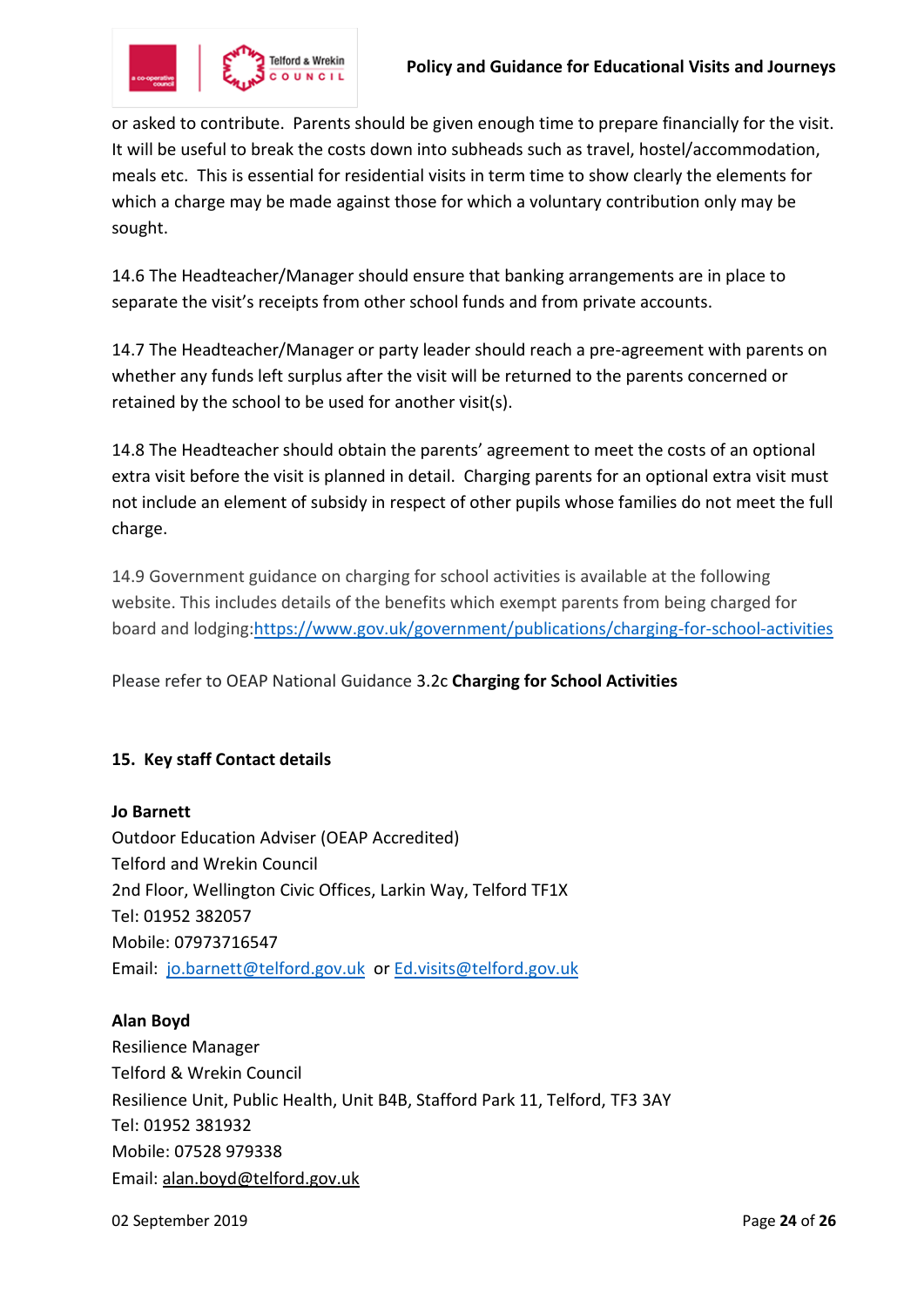

#### **Donna Irish**

Internal Health and Safety Advisor Telford and Wrekin Council Addenbrooke House 2nd Floor, Ironmasters Way, Telford, TF3 4NT Tel: 01952 381817 Email: [donna.irish@telford.gov.uk](mailto:donna.irish@telford.gov.uk) or [HealthSafetyAdmin@telford.gov.uk](mailto:HealthSafetyAdmin@telford.gov.uk)

#### **Angela Meakin**

E Visits System Administrator Telford and Wrekin Council Arthog Outreach, Short Wood Centre, Limekiln Lane, Wellington, Telford, TF1 2JA Tel: 01952 387378 Email: **[angela.meakin@telford.gov.uk](mailto:angela.meakin@telford.gov.uk) or [Ed.visits@telford.gov.uk](mailto:Ed.visits@telford.gov.uk)**

#### **Paul Meakin**

Senior Insurance Officer Telford and Wrekin Council Darby House 5th Floor Wing A, Lawn Central, Telford, TF3 4JA Tel: 01952 381817 Email: [paul.meakin@telford.gov.uk](mailto:paul.meakin@telford.gov.uk) or Insuranceservices@telford.gov.uk

#### **Nigel Newman**

Corporate Communications Manager Telford and Wrekin Council Addenbrooke House 1st Floor, Ironmasters Way, Telford, TF3 4NT Tel 01952 382403 Email: [nigel.newman@telford.gov.uk](mailto:nigel.newman@telford.gov.uk) or CorporateCommunications@telford.gov.uk

#### **16. Educational Visit Forms**

- **Form 16A:** Application for the approval and notification of an educational visit
- **Form 16B:** Checklist to plan their visit
- **Form 16C:** Risk Benefit Assessment to cover educational value, foreseeable risks and suitable and sufficient control to manage the risks identified. There may be a need to include personalised RBA for anyone for whom the visit may pose a specific and unique risk. Form C with notes gives an explanation on how to complete a Risk Benefit Assessment.
- **Form 16D:** External Provider Declaration
- **Form 16E:** Parental consent form for a specific school visit.
- **Form 16F:** Emergency contact information